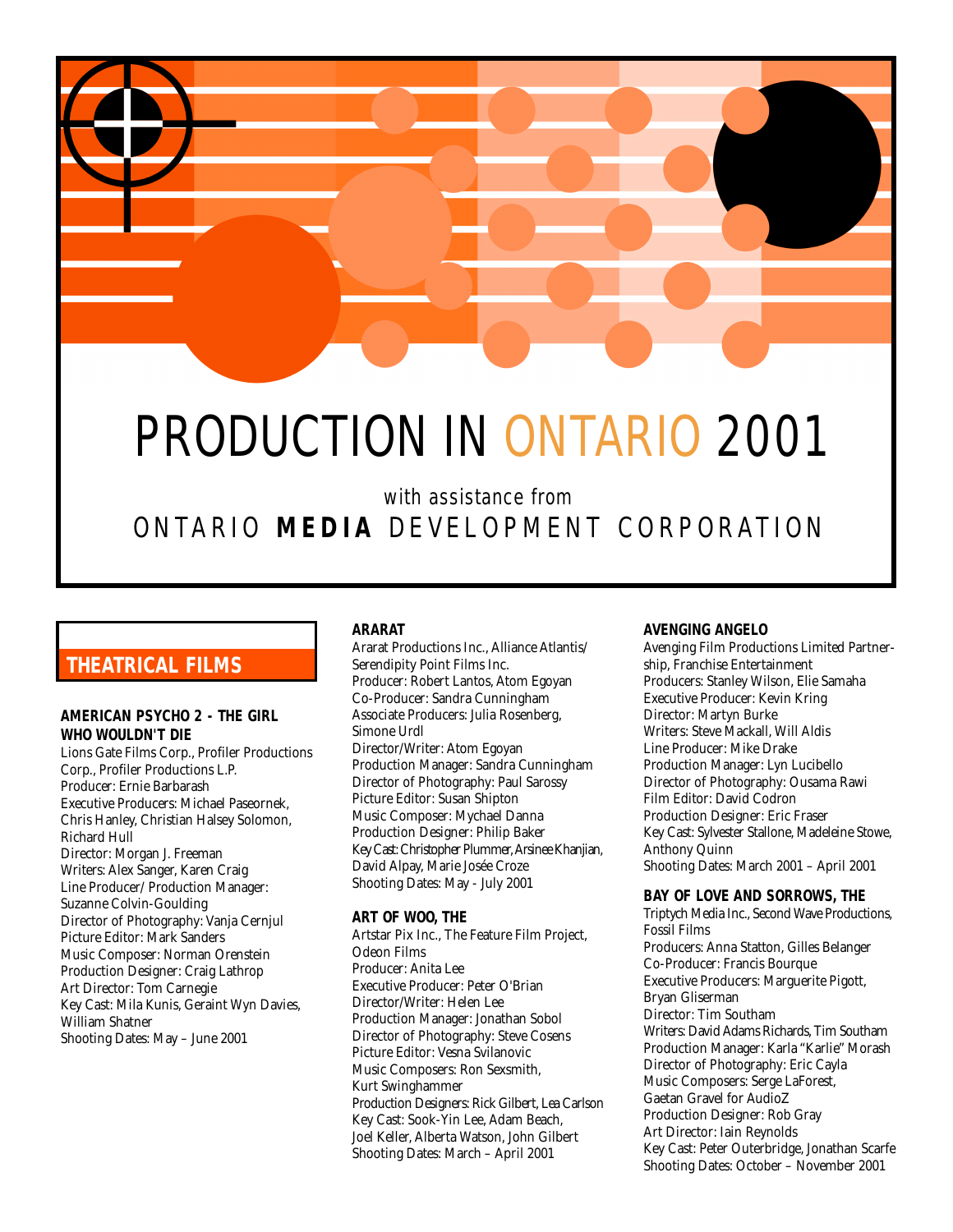## **BETWEEN STRANGERS**

Equinox Films, Capri Films, Mediatrade, Firstlook Media, Telefilm Canada, Astral Media The Harold Greenberg Fund, The Movie Network Producers: Gabriella Martinelli, Elda Ferri Co-Producers: Roberto Pace, Mario Cotone Executive Producers: Wladyslaw Bartoszewicz, Simone De Rite Director/Writer: Edoardo Ponti Line Producer/Production Manager: Deb Lefaive Director of Photography: Gregory Middelton Picture Editor: Roberto Silvi Production Designer: Dan Yarhi Art Director: Dennis Davenport Key Cast: Sophia Loren, Mira Sorvino, Deborah Kara Unger, Peter Postlethwaite, Klaus Maria Brandauer, Malcolm McDowell, Gerard Depardieu, Robert Joy, Wendy Crewson Shooting Dates: June – July 2001

## **BOLLYWOOD HOLLYWOOD**

Producers: Bob Wertheimer, David Hamilton Director/Writer: Deepa Mehta Production Manager: Mehernaz Lentin Director of Photography: Douglas Koch Production Designer: Tamara Deverell Key Cast: Rahul Khanna Shooting Dates: October – November 2001

## **CHICAGO**

Miramax Films Producer: Marty Richards Executive Producers: Craig Zadan, Neil Meron, Don Carmody Director: Rob Marshall Production Manager: Joyce Kozy King Key Cast: Catherine Zeta-Jones, Renee Zellweger, Richard Gere Shooting Dates: December 2001 – March 2002

#### **COMPANY MAN**

Digicorp Productions Limited Partnership, Miramax, Pandora Producers: Hunt Lowry, Casey La Scala, Paul Federbush, Wendy Grean Executive Producer: Shebnem Askin Director: Vincenzo Natali Writer: Brian King Production Manager: Lynn Mallay Director of Photography: Derek Rogers Picture Editor: Bert Kish Production Designer: Jasna Stefanovic Key Cast: Jeremy Northam, Lucy Liu Shooting Dates: May – June 2001

## **DARKNESS FALLING**

Twin Sister Productions Inc. /Twin Sister Productions (UK) Ltd., Norstar Filmed Entertainment Inc. /Rafford Films Ltd. Producers: Peter Simpson, Allan Scott Co-Producers: Daphne Park Rehdner, Joan Thompson Director: Dominic Shiach Writers: Colin Simpson, Bradley Simpson, Wilson Coneybeare Story By: Kate Hay, Sheldon Inkol Line Producers: Wilson Coneybeare, Kate Harrison Production Manager: Jeff Wilson Director of Photography: Harry Makin Picture Editor: Nick Rotundo Music Composer: David Reilly Production Designer: Jonathan Dueck Art Director: Chris Irvine Key Cast: Jason Priestly, Janet Kidder, Patsy Kensit Shooting Dates: July – August 2001

#### **DEATH TO SMOOCHY**

Warner Bros. Pictures, Jersey Films, Smoochy Inc./Smoochy Productions Limited Patrnership, Producers: Andrew Lazar, Peter MacGregor-Scott Associate Producers: Jill Besnoy, Lisa Reardon Director: Danny Devito Writer: Adam Resnick Production Manager: Nan Skiba Director of Photography: Anastas "Tass" Nichos Picture Editor: Jon Poll Production Designer: Howard Cummings Key Cast: Danny Devito, Ed Norton, Robin Williams, Jon Stewart, Katherine Keener Shooting Dates: February – May 2001

## **DECEIVED**

Darius Films Inc. Cloud Ten Pictures, Inc. Producer: Nicholas D. Tabarrok Director: André Van Heerden Writer: John Patus Production Manager: James Mou Director of Photography: George Jiri Tirl, S.A.S.C. Picture Editor: Michael Doherty Music Composer: Gary Koftinoff Production Designer: Jennifer Carroll Art Director: Amy Carroll Key Cast: Judd Nelson, Louis Gossett Jr., Michelle Nolden, Deborah Odell, Stewart Bick, Jefferson Mappin, Ramona Milano Shooting Dates: August – September 2001

## **DON'T SAY A WORD**

20th. Century Fox, DSAW Productions Limited, Kopelson Entertainment, New Regency Producers: Anne Kopelson, Arnold Kopelson, Arnon Milchan Co-Producers: Nana Greenwald, Andrew Klavan Executive Producers: Jeffrey Downer, Bruce Berman Director: Gary Fleder Writers: Andrew Klavan, Anthony Peckham, Patrick Smith Kelly Production Manager: Brian Parker Director of Photography: Amir Mokri Production Designer: Nelson Coates Key Cast: Michael Douglas, Sean Bean, Brittany Murphy Shooting Dates: March 2001

#### **FANCY DANCING**

(AKA CALL ME IRRESPONSIBLE) Irresponsible Productions Inc. / Irresponsible Productions (UK) Ltd., Norstar Filmed Entertainment Inc./Rafford Films Ltd. Producers: Peter Simpson, Allan Scott Co–Producer: Daphne Park Rehdner Director/Writer: Brock Simpson Production Manager: Kate Harrison Director of Photography: Marcus Elliott Picture Editor: Nick Rotundo Music Composer: Brock Simpson Production Designer: Jonathan Dueck Art Director: Chris Irvine Key Cast: Jason Priestley, Tanya Allen, Ewen Bremner, Dave Thomas, Dave Foley Shooting Dates: August – October 2001

#### **FARM, THE**

EIEIO Productions, Place Productions Producers: Garu Barber, Roger Birn Baum Executive Producers: Jonathan Glickman, Ric Kidney Director: Roger Donaldson Writers: Roger Towne, Kurt Wimmer, Akiva Goldsman, Mitch Glazer Production Manager: Mathew Hart Director of Photography: Stuart Dryburgh Picture Editor: David Rosenbloom Production Designer: Andrew McAlpine Key Cast: Al Pacino, Colin Farrell, Bridget Moynahan, Gabriel Macht, Mike Realba Shooting Dates: December 2001 – March 2002

## **HURT**

Charlotte Bernard Entertainment, Critical Mass Releasing Producers: Joel Awerbuck, Bob Banack, Steve Dimarco Director/Writer: Steve Dimarco Line Producer: Aaron Barnett Director of Photography: Ricardo Diaz Key Cast: Stepanie Nikolaidis,Terra Vnesa Shooting Dates: July 2001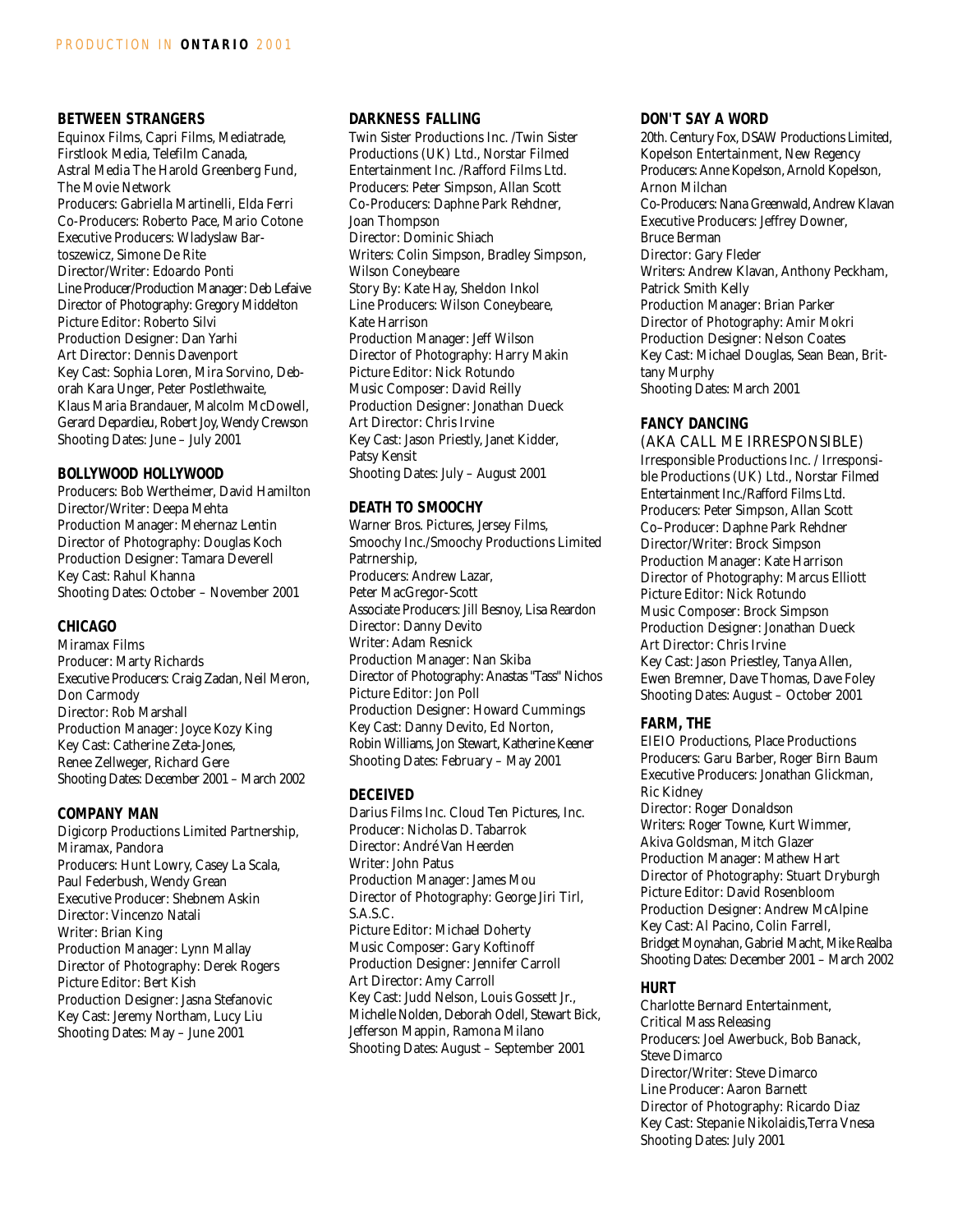## **HYPERCUBE**

Lions Gate Films Corp., Hypercube Productions Corp., Hypercube Productions L.P. Producer: Ernie Barbarash Co Producer: Suzanne Colvin-Goulding Executive Producers: Michael Paseornek, Peter Block, Betty Orr, Mehra Meh Director: Andrzej Sekula Writers: Sean Hood, Ernie Barbarash, Lauren McLaughlin Line Producer/Production Manager: Suzanne Colvin-Goulding Director of Photography: Andrzej Sekula Film Editor: Mark Sanders Music Composer: Norman Orenstein Production Designer: Diana Magnus Art Director: Jon Goulding Key Cast: Kari Matchett, Geraint Wyn Davies, Neil Crone, Bruce Gray Shooting Dates: August – September 2001

## **K-19: THE WIDOWMAKER**

Producers: Edward S. Feldman, Sigurjon Sighvatsson Executive Producer: Jake Eberts Director: Kathryn Bigelow Writers: Christopher Kyle(screenplay), Louis Nowra(story) Line Producer: Brent O'Connor Prouction Manager: Manny Danelon Key Cast: Harrison Ford, Liam Neeson Shooting Dates: February – June 2001

## **MEN WITH BROOMS**

MWB Productions Inc., Serendipity Point Films Inc., Whizbang Films Inc. Producer: Robert Lantos Director: Paul Gross Writers: Paul Gross, John Krizanc Line Producer: Frank Siracusa Production Manager: Thom J. Pretak Director of Photography: Thom Best Picture Editor: Susan Maggi Music Composers: Jack Lenz, Paul Gross Production Designer: Paul Austerberry Art Director: Nigel Churcher Key Cast: Paul Gross, Molly Parker, James Allodi, Leslie Nielsen, Jed Rees, Peter Outerbridge, Polly Shannon Shooting Dates: April – June 2001

#### **MY NAME IS TANINO**

Tanino Productions Inc, Whizbang Films Inc. Producers: Vittorio Cecchi Gori, Giovanni Lovatelli Director: Paolo Virzi Production Manager: Jim Powers Director of Photography: Arnaldo Catinari Production Designer: Ian Brock Art Director: Anastasia Masaro Key Cast: Corrado Fortuna Shooting Dates: March – June 2001

#### **NARC**

Applecreek Prod., Cutting Edge Ent., Narc Films Inc. Producer: Diane Nabatoff Executive Producers: Randall Emmett, George Furla, Carol Gilson, David Glasser, Michelle Grace, Ray Liotta, Adam M. Stone Co-Executive Producer: Andy Emilio Director/Writer: Joe Carnahan Line Producer: Tony Grazia Production Manager: Stephen Montgomery Director of Photography: Alex Nepomniaschy Picture Editor: John Gilroy Production Designer: Taavo Soodor Key Cast: Ray Liotta, Jason Patric Shooting Dates: January – February 2001

#### **NATURE OF NICHOLAS, THE**

Full Stop Films/Critical Madness Productions, The Movie Network, Showcase Networks Inc. Producers: Jeff Peeler, Len Pendergast Executive Producer: Andrew Koster Director/ Writer: Jeff Erbach Production Manager: Dave Mahoney Director of Photography: Brian Rougeau Picture Editor: George Godwin Art Director: Leanne Foley Key Cast: Jeff Sutton, Tom McCamus Shooting Dates: August – September 2001

#### **ON THE LINE**

Miramax Films (US), Tapestry Films, A Happy Place Producers: Peter Abrams, Rich Hull, Robert L. Levy, Wendy Thorlakson, Co-Producers: Joe Anderson, Far Shariat Executive Producers: Andrew Panay, Jeremy Kramer, Johnny Wright, Lance Bass, Robbie Brenner, Bob Osher Co-Executive Producers: Louise Rosner, Greg Silverman Director: Eric Bross Writers: Eric Aronson, Paul Stanton Production Manager: Brian Campbell Director of Photography: Michael Bernard Film Editor: Eric A. Sears Production Designer: Andrew Jackness Art Director: Brandt Gordon Key Cast: Justin Timberlake, James Lance Bass, Joey Fatone, Emmanuelle Chriqui, Gregory Qaiyum, James Bulliard, Al Green Shooting Dates: March – April 2001

#### **OWNING MAHOWNY**

Alliance Atlantis, OMP Productions Inc. Producers: Andras Hamori, Seaton McLean, Alessandro Camon Co-Producers: Bradley Adams, Damon Bryant, Victoria Hirst Executive Producers: Edward Pressman, Sean Furst Director: Richard Kwietniowski Writer: Maurice Chauvet Production Manager: Ted Miller Director of Photography: Oliver Curtis Picture Editor: Mike Munn Music Composer: The Insects, Richard Grassby-Lewis Production Designer: Taavo Soodor Key Cast: Minnie Driver, Philip Seymour Hoffman, Maury Chaykin Shooting Dates: March – May 2001

## **PERFECT PIE**

1409086 Ontario Limited, Odeon Films Inc., Rhombus International Inc. Producers: Danny Iron, Niv Fichman Co-Producer: Jennifer Jonas Director: Barbara Willis Sweete Writer: Judith Thompson Production Manager: Allan Levine Director of Photography: Paul Sarossy Production Designer: Peter Cosco Key Cast: Barbara Williams, Wendy Crewson Shooting Dates: September – October 2001

## **RED GREEN'S DUCT TAPE FOREVER**

Possum Lodge Productions Inc., S & S Productions Inc. Producer: Sari Friedland Executive Producer: David Smith Director: Eric Till Writer: Steve Smith Production Consultant: Sandi Richardson Production Manager: Kris Gilbert Director of Photography: Phillip Earnshaw Production Designer: Maureen Sless Key Cast: Graham Greene, Patrick McKenna, Steve Smith Shooting Dates: April – June 2001

#### **RESIDENT EVIL**

Constantin Pictures, New Legacy Pictures, Roadhouse Productions Producers: Chris Fynnes, Jeremy Bolt Director/Writer: Paul Anderson Line Producer: Albert Botha Key Cast: Milla Jovovich, Michelle Rodrigues Shooting Dates: November 2001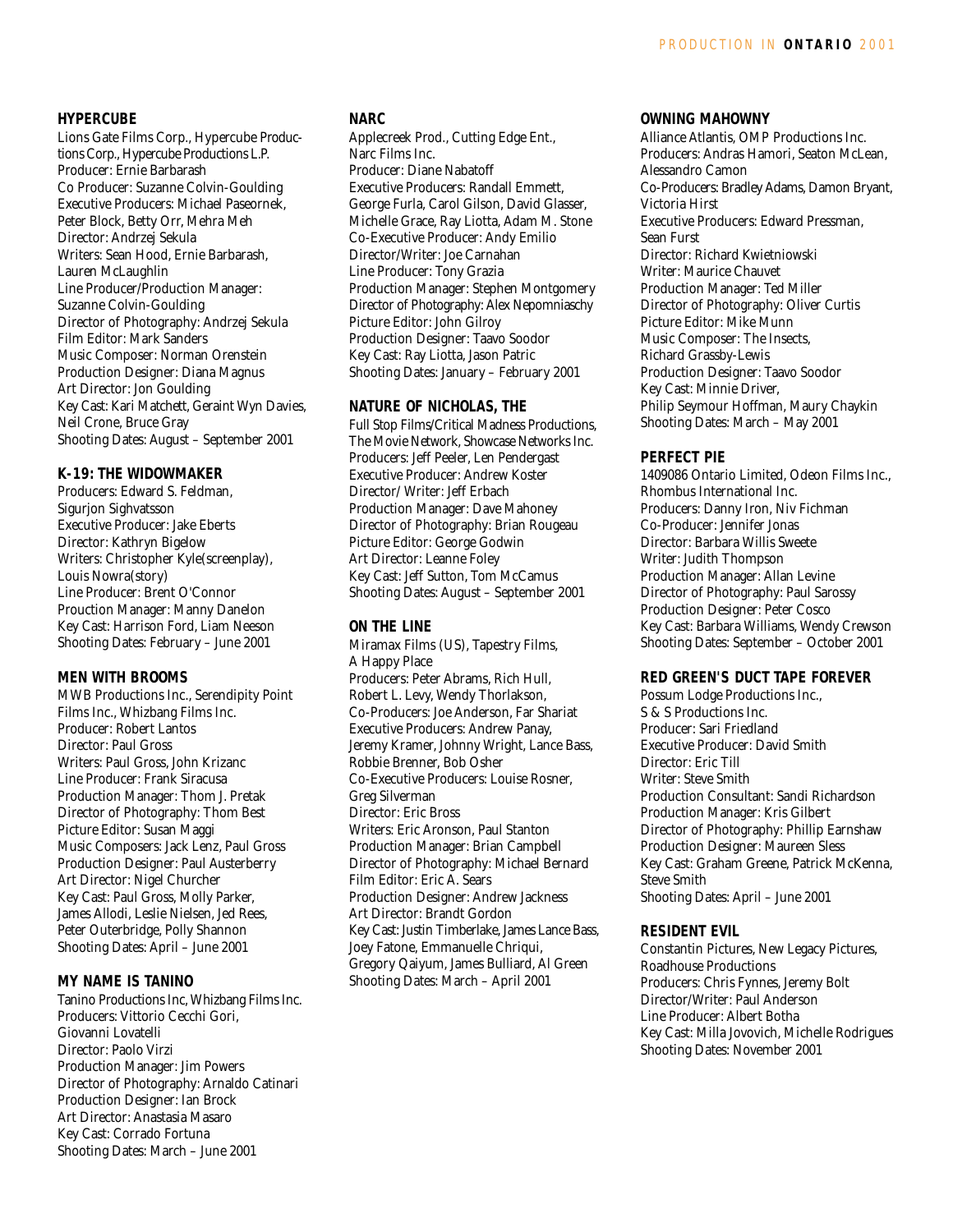## **RUB AND TUG**

Willow Pictures Inc. Producer: Edward Stanulis Director: Soo Lyu Writers: Soo Lyu, Edward Stanulis Film Editor: Daniel Palmer Key Cast: Don McKellar Shooting Dates: October 2001

#### **SAINT MONICA**

Sienna Films, Rave Films Producers: Jennifer Kawaja, Julia Sereny, Sharon McGowan, Peggy Thompson Associate Producers: Brent Barclay, Clare Hodge Director/ Writer: Terrance Odette Production Managers: Andrea Glinski, Tracy Boulton Director of Photography: Arthur Cooper Picture Editor: Lenka Svab Music Composer: Carlos Lopes Production Designer: James Phillips Art Director: Valerie Kaelin Key Cast: Genevieve Buechner, Clare Coulter, Brigitte Bako, Maurizzio Terazzano Shooting Dates: September – November 2001

#### **SPIDER**

Spider Films Limited(U.K.)/Spider Productions, Grosvenor Park Producers: Catherine Bailey, David Cronenberg, Martin Katz Executive Producers: Charles Finch, Luc Roeg Director: David Cronenberg Writer: Patrick McGrath Production Manger: Marilyn Stonehouse Director of Photography: Peter Suschitzky Production Designer: Andrew Saunders Key Cast: Ralph Fiennes, Gabriel Byrne, Miranda Richardson, Lynn Redgrave, John Neville Shooting Dates: August – September 2001

## **TRIGGERMEN**

International West Pictures, Now Entertainment Group, Trimuse Entertainment, Gemini Films Producers: Deborah Kiss, Sabine Muller, Mark Thomas Co-Producers: Tony Johnston, Paul Weber Associate Producers: Hans W. Pausch, Michael Sannella Executive Producers: John Gillespie, Klaus Pettig, Gerhard Schmidt Director: John Bradshaw Writer: Tony Johnson Line Producer: Deborah Kiss Production Manager: Pazz Neglia Director of Photography: Barry Stone Production Designer: Tim Boyd Picture Editor: Lisa Grootenboer Music: Terence M. Gowan, Blair Packham Key Cast: Neil Morrissey, Donnie Wahlberg, Adrian Dunbar, Claire Forlani, Amanda Plummer, Michael Rappaport, Saul Rubinek, Pete Postlethwaite Shooting Dates: March – April 2001

## **TRUE BLUE**

Canada Blue Productions Ltd., Sandstorm Films, Sony Pictures Classics Producers: Carol Kottenbrook, Scott Einbinder Co-Producer: Adam J. Shully Executive Producer: J.S. Cardone Director/Writer: J.S. Cardone Production Manager: Adam J. Shully Director of Photography: Darko Suvak Picture Editor: Ferne Cassel Production Designer: Oleg Savytskyiy Key Cast: Tom Berenger Shooting Dates: May – June 2001

## **TUXEDO**

Dreamworks SKG, SKG Studios Canada Inc. Producers: John Williams, Adam Schroeder Co-Producers: Jackie Chan, Willie Chan, Solon-So Executive Producers: Walter F. Parkse, Laurie MacDonald, William Beasley Associate Producer/Unit Production Manager: David Coatsworth Director: Kevin Donovan Writers: Philip Hay, Matt Manfredi, Michael Leeson, Fred Wolf, Michael Wilson Director of Photography: Steven F. Windon Production Designers: Paul D. Austerberry, Monte Hallis Art Director: Nigel Churcher Key Cast: Jackie Chan, Jennifer Love Hewitt, Ritchie Coster, Jason Isaacs, Debi Mazar Shooting Dates: September – December 2001

#### **UNDERCOVER BROTHER**

3 Canadian Brothers Productions Inc., Image Entertainment/Universal Pictures Producers: Brian Grazer, Damon Lee, Michael Jenkinson Associate Producer: Mathew Hart Executive Producer: Bill Carraro, John Ridley Director: Malcolm D. Lee Writer: John Ridley Production Manager: Mathew Hart Key Cast: Eddie Griffin Shooting Dates: March – June 2001

#### **VIRGINIA'S RUN**

Alliance Atlantis, Knightscove Family Films, Wardenclyffe Entertainment, Holedigger Films Producers: Robert Schwartz, Leif Bristow Co-Producers: Bernard Bourret, Peter Markle, Robert Guy Miranda, David Henry Lucas Associate Producers: Patti Hedeen, Murray Marchant Director: Peter Markle Writers: Vararie Trapp, Peter Markle Production Manager: Elizabeth Guildford Director of Photography: Joel J. Ransom Editor: Patrick McMahon a.c.e. Music: Nicholas Pike Production Designer: Vincent Cresciman Key Cast: Gabriel Bryne, Joanne Whalley, Lindze Letherman, Kevin Zegers, Rachel Skarsten, Robert Guy Miranda, Jeremy Ackerman Shooting Dates: May – June 2001

## **VOYEZ COMME ON DANSE**

UGC – YM, Triptych Media Inc., Mercury Film Productions, ALIA Film Producer: Yves Marmion Director/ Writer: Michel Blanc Line Producer: Louise Garfield Production Manager: Gerard Gaultier, Gina Fowler Director of Photography: Sean Bobbitt Key Cast: Lou Doillon, Sami Bouajila Shooting Dates: September 2001

#### **YOU STUPID MAN**

BEI Stupid Man Inc., New Legend Media Producers: Frank Hubner, Cathy Schulman, Rick Yorn Co-Producers: Robert Wertheimer, Stefan Wodoslawsky Associate Producers: George Gatins, Peter Pastorelli, D.J. Paul Executive Producers: Tom Berry, Alex Campbell, Al Munteanu, Peter Popp, Gerald Shubert Director/Writer: Brian Burns Line Producer: Bob Wertheimer Production Manager: Adam Shully Director of Photography: David Herrington Art Director: Craig Lathrop Key Cast: David Krumholtz, Denise Richards, Milla Jovovich, William Baldwin Shooting Dates: January – February 2001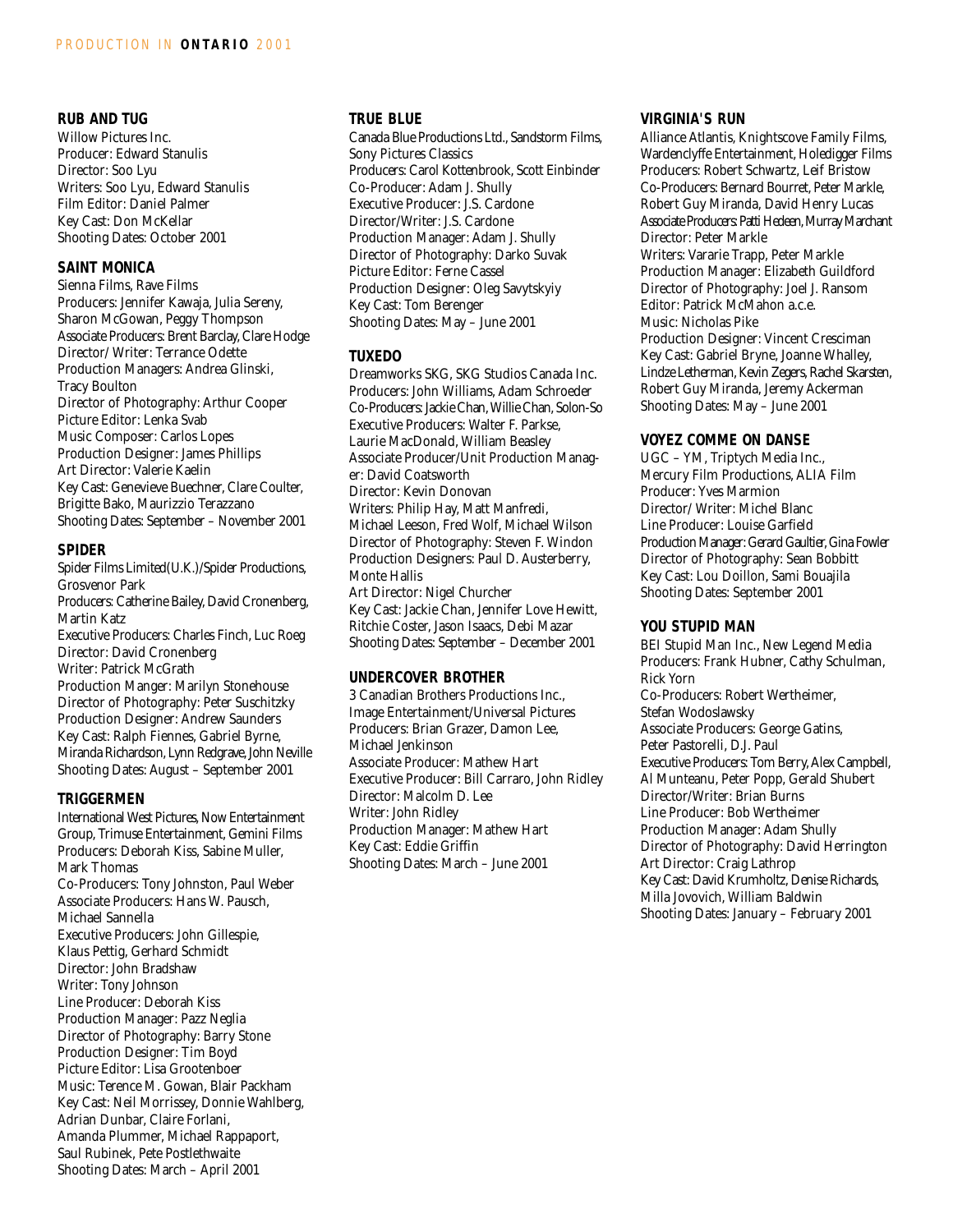# **T.V. MINI–SERIES**

## **JUDGE, THE**

Pebblehut Judge Services Inc., Jaffe/ Braunstein Films, Ltd., NBC Producer: Randi Richmond Executive Producer: Howard Braunstein, Michael Jaffe Director: Mick Garris Writer: Christopher Lofton Production Manager: Shauna Jamison Key Cast: Chris Noth, Edward James Olmos Shooting Dates: January – March 2001

#### **SALEM WITCH TRIALS, THE**

Alliance Atlantis, Spring Creek Productions Producer: John Ryan Executive Producer: Peter Sussman, Ed Gernon, Paula Weinstein Director: Joseph Sargent Writer: Maria Nation Production Manager: Gordon Yang Director of Photography: Pierre Gill Editor: Debra Karen Production Designer: Nancy Pankiw Art Director: Cameron Porteous Key Cast: Kirstie Alley, Henry Czerny, Jay O. Sanders, Susan Coyne, Gloria Reuben, Alan Bates, Rebecca De Mornay, Sir Peter Ustinov, Shirley MacLaine Shooting Dates: April – June 2001

## **TRUDEAU**

Big Motion Pictures Limited, CBC Radio-Canada Producer: David McLeod Executive Producer: Wayne Grigsby Director: Jerry Ciccoretti Writer: Guy Fournier, Wayne Grigsby Production Manager: Elizabeth Gilford Director of Photography: Norayr Kasper Picture Editor: Dean Soltys Production Designer: Jennifer Stewart Key Cast: Colm Feore, Don McKellar, Patrick McKenna, R.H. Thomson, Guy Richer, Geraint Wyn Davies Shooting Dates: September 2001

# **MOVIES FOR TELEVISION**

## **10,000 BLACK MEN NAMED GEORGE**

Butterick Road Productions Inc. Producer: Michelle Mundy Executive Producers: Stan Margulies, Andre Braugher, Abby Mann Director: Robert Townsend Writer: Cyrus Nowrasteh Line Producer/Production Manager: Lena Cordina Film Editor: Peter Zinner, Katrina Zinner Key Cast: Andre Braugher, Charles Dutton, Mario Van Peebles Shooting Dates: May – June 2001

## **AKA: ALBERT WALKER**

Alliance Atlantis Producer - Sophie Gardiner Executive Producers: Anne Marie La Traverse, Jonthan Cavendish, Mike Dormer Director: Harry Hook Writer: Philip Palmer Line Producer: Paul Frift Director of Photography: Michael Eley Picture Editor: Ralph Brunjes Production Designer: Jamie Leonard Art Director: David Morison Key Cast: John Gordon-Sinclair, Alan Scarfe, Sarah Manninen Shooting Dates: October – November 2001

## **ANIMAL TALES: CYBERMUTT**

Chesler Perlmutter Productions, Apollo Media, Grosvenor Park Productions (U.K.) Producers: Lewis B. Chesler, David M. Perlmutter, Frank Huebner Co-Producers: Paco Alvarez, Andrew Somper, Chris Chrisafis Executive Producers: Georges Campana, Alain Bordiec, J. David Williams Co-Executive Producer: Rob Vaughn Associate Producer: Kevin Commins Director: George Miller Writers: Gerald Sanford, Kevin Commins Production Manager: Paul Barkin Director of Photography: Russ Groozee C.S.C Picture Editor: Ron Wisman Production Designer: David Hackl Key Cast: Judd Nelson, Ryan Cooley, Michelle Nolden Shooting Dates: November – December 2001

## **ANIMAL TALES: TIME OF THE WOLF**

Chesler/Perlmutter Productions, Apollo Media, Grosvenor Park Productions (UK) Producers: Lewis B. Chesler, David M. Perlmutter, Frank Huebner Co-Producers: Paco Alvarez, Andrew Somper, Chris Chrisafis Executive Producers: Georges Campana, Alain Bordiec, J. David Williams Co-Executive Producer: Rob Vaughn Associate Producer: Kevin Commins Director: Roderick J. Pridy Writer: Don French Production Manager: Dean Perlmutter Director of Photography: Noryar Kasper Picture Editor: Jeff Warren Production Designer: Kathleen Climie Key Cast: Burt Reynolds, Jason Priestly, Joan Neville, Marthe Keller, Devin Douglas Drewitz Shooting Dates: November – December 2001

## **ANIMAL TALES: TOUCHING WILD HORSES**

Chesler/Perlmutter Productions, Apollo Media, Grosvenor Park Productions (UK) Producers: Lewis B. Chesler, David M. Perlmutter, Frank Huebner Co-Producers: Paco Alvarez, Andrew Somper, Chris Chrisafis Executive Producers: Georges Campana, Alain Bordiec, J. David Williams Co-Executive Producers: Rob Vaughn Associate Producer: Kevin Commins Director: Murray McRae Production Manager: Vanessa Brustolin Director of Photography: Steve Danyluk C.S.C Picture Editor: George Roueston Production Designer: Tom Carnegie Key Cast: Jane Seymour, Charles Martin Smith, Mark Rendal Shooting Dates: October – November 2001

#### **BEAUTY AND POWER**

Beauty Productions Limited, Dufferin Gate Productions Inc. Executive Producer: Andrew Adelson, Tracey Alexander Director: Susan Seidelman Writer: David Erickson Line Producer/Production Manager: Claire Welland Picture Editor: Keiko Deguchi Key Cast: Natasha Henstridge, John Ralston Shooting Dates: April – June 2001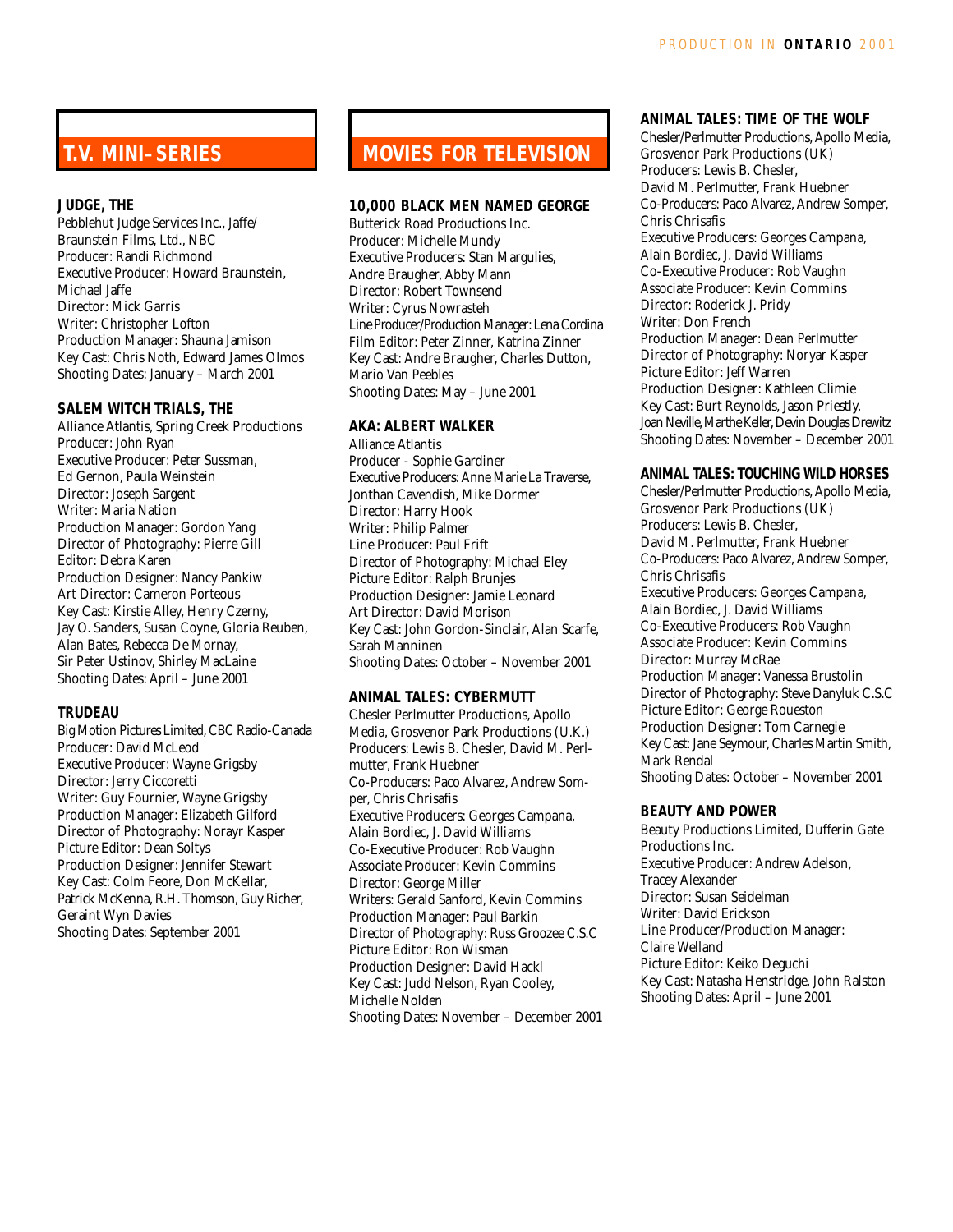## **BLEACHER BUMS**

Butterick Road Productions Inc., Dufferin Gate Productions Inc. Producer: Stephen J. Turnbull Executive Producers: Steve Rubin, Mitch Paradise Director: Saul Rubinek Writers: Mitch Paradise, Dennis Paoli Line Producer/Production Manager: Stephen J. Turnbull Film Editor: Sloane Klevin Key Cast: Brad Garrett, Hal Sparks, Jeff Geddis, Mary Walsh, Matt Craven, Peter Riegert, Sarain Boylan, Stephen Markle, Wayne Knight Shooting Dates: May – June 2001

## **BRADY BUNCH IN WASHINGTON, THE**

Brady Productions Inc. Producer: Armand Leo Executive Producer: Lloyd Schwartz Director: Neal Isreal Writers: Lloyd Schwartz, Hope Juber Production Manager: Jim Powers Key Cast: Autumn Reeser, Alex Appel, Tannis Burnett, Gary Cole, Chad Doreck, Ashley Drane, Blake Foster, Shelley Long, Max Morrow, Sofia Vassilieva Shooting Days: November – December 2001

## **BRIAN'S SONG**

ABC, Columbia TriStar Television, Idaho Productions Ltd. Producer: David Mace Executive Producers: Craig Zadan, Neil Meron Associate Producer: Stephanie Hagen Director: John Gray Writers: John Gray, Allen Clare Line Producer: John M. Eckert Production Manager: Pasia Schonberg (APM) Director of Photography: James Chressanthis Picture Editor: Scott Vickrey Music Composer: Richard Marvin Production Designer: Karen Bromley Art Director: Brandt Gordon Key Cast: Sean Maher, Mekhi Phifer, Ben Gazzara, Paula Cale, Elise Neal, Aidan Devine, Dean McDermott Shooting Dates: May – June 2001

## **CADET KELLY**

The Disney Channel Producer: Kevin Lafferty Executive Producers: Robert Shapiro, Jerry Leider Director: Larry Shaw Writers: Gail Parent, Michael Walsh Line Producer: Kevin Lafferty Production Manager: Rita Picard Director of Photography: Frank Byers Key Cast: Gary Cole, Hilary Duff, Christy Romano, Shawn Ashmore Shooting Dates: July 2001

#### **CHARMS FOR THE EASY LIFE**

C.E.L. (Charms) Productions Limited, Dufferin Gate Productions Limited/ Louisiana **Productions** Executive Producer: Chris Ciaffa, Mimi Rogers Director: Joan Micklin Silver Writer: Angela Shelton Line Producer: Peter Pastorelli Production Manager: Avi Federgreen Production Designer: Brendan Smith Key Cast: Mimi Rogers, Gena Rowlands Shooting Dates: April – May 2001

## **CINDERELLA AND ME**

BBC Children's Drama, Catalyst Entertainment Inc., Catalyst Entertainment (Cinderella) Inc. Producers: Paul Brown, Andy Rowley Executive Producers: Elaine Sperber, Kevin Gillis, Nancy Chapelle Director: Laurie Lynd Writer: Richard Carpenter Line Producers: Jessica Daniel, Janet Wray Director of Photography: Gerald Packer Production Designer: Venita Gribble Key Cast: Calum Worthy, Ned Beatty, Tom Conti, Brenda Fricker, Don McKellar, Stephen Ouimette, Sheila McCarthy Shooting Dates: March – April 2001

## **COLONY, THE**

Fox TV, TVM Productions, Colony Productions Ltd. Producer: Bob Roe Executive Producers: David Madden, Robert Cort Co-Associate Producer: Eric Hetzel Director: John Lafia Writers: Tommy Lee Wallace, Frank Deasy Production Manager: Sandie Pereira Director of Photography: David Foreman Picture Editor: Michael Knue Production Designer: Sandra Kybartas Key Cast: Madchen Amick, Vincent Spano, Sheila McCarthy Shooting Dates: February – March 2001

## **CONVICTION**

Paramount Television Group, Roadhouse Productions, Sagia Productions Inc., Showtime Networks Inc. Executive Producers: Nick Grillo, Robert Rehme Director: Kevin Sullivan Writer: Jon Huffman Line Producer: Albert Botha Production Manager: David Rider Director of Photography: Miroslaw Baszak Key Cast: Omar Epps, Dana Delany Shooting Dates: May – June 2001

#### **CRIMINAL INSTINCT: A KILLING SPRING**

Shaftesbury Films, Oasis International Producer: Christina Jennings Co-Producers: Scott Garvie, Laura Harbin, Associate Producers: Wendy Crewson, Perry Zimel Director: Stephen Williams Writers: Joe Wiesenfeld, Jeremy Hole, Janet MacLean Production Manager: Tina Grewal Director of Photography: David Herrington Picture Editor: Ralph Brunjes Music: Robert Carli Production Designer: John Dondertman Key Cast: Wendy Crewson, Shawn Doyle, Michael Ontkean, Zachery Ty Bryan Shooting Dates: July – August 2001

#### **CRIMINAL INSTINCT: VERDICT IN BLOOD**

Shaftesbury Films, Oasis International Producer: Christina Jennings Co-Producers: Scott Garvie, Laura Harbin Associate Producers: Wendy Crewson, Perry Zimel Director: Stephen Williams Writers: Andrew Wreggitt, Jeremy Hole, Janet MacLean Production Manager: Tina Grewal Director of Photograhpy: David Herrington Picture Editor: Ralph Brunjes Music: Robert Carli Production Designer: John Dondertman Key Cast: Wendy Crewson, Shawn Doyle, Sally Kellerman, Robert Davi Shooting Dates: July – August 2001

## **CROSSED OVER**

Alliance Atlantis Producer: Ian McDougall Executive Producers: Peter Sussman, Ed Gernon, Paula Weinstein Co-Executive Producer: Diane Keaton Supervising Producer: Peter Bray Director: Bobby Roth Writers: John Wierick(teleplay), Beverly Lowry(book) Production Manager: Stephen Montgomery Director of Photography: Eric Van Haren Norman Editor: Ralph Brunjes Music: Tony Kosinec, Asher Ettinger Production Designer: David Davis Key Cast: Diane Keaton, Maury Chaykin, Jennifer Jason Leigh Shooting Dates: May – June 2001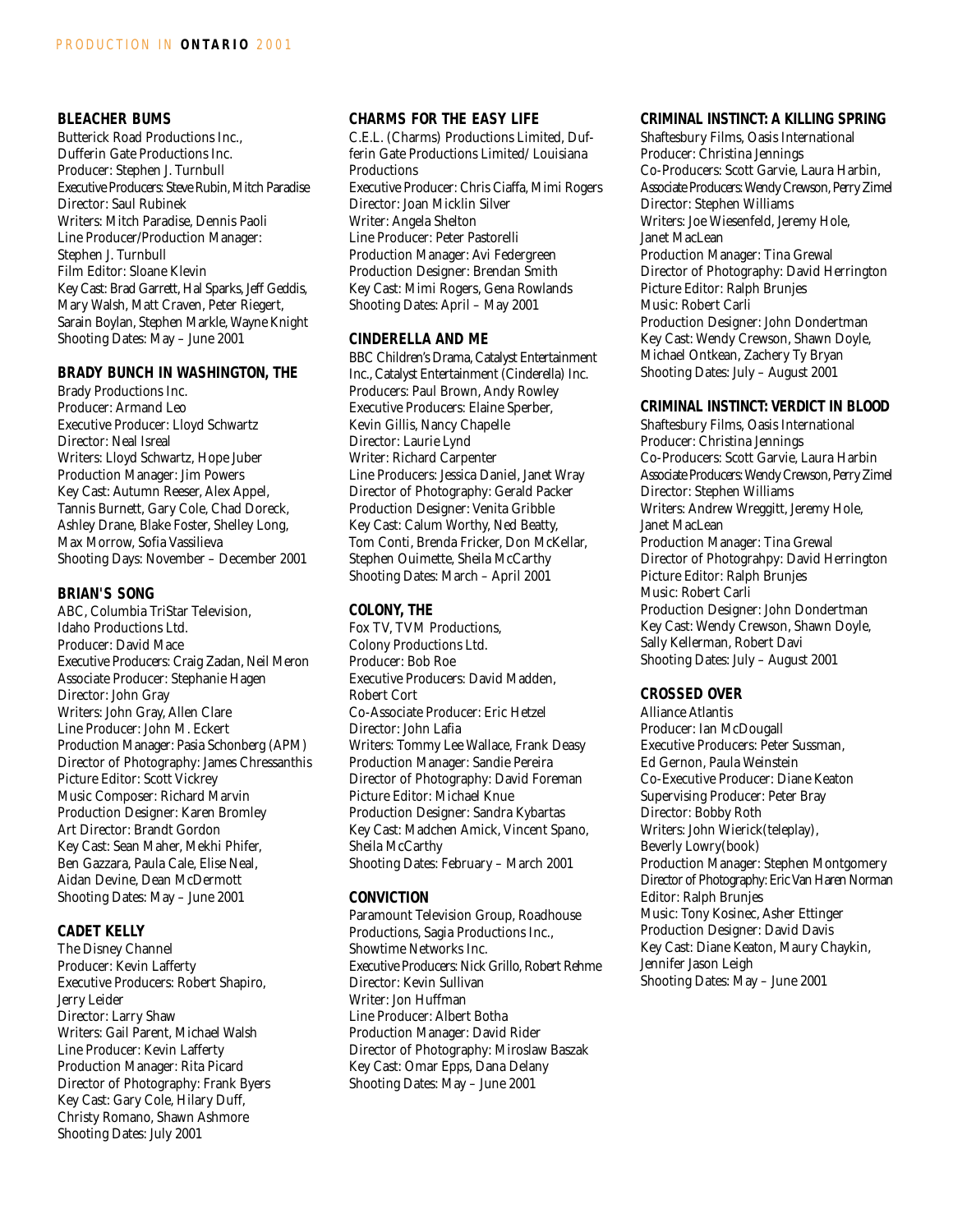## **DANGER BENEATH THE SEA**

Carlton/America, Pebblehut Submarine Services Inc. Producer: Mary Pantelidis Co-Producer: Thomas Muller Executive Producers: Marc Lorber, Steve Davis, Gary Goldberger Diector: Jon Cassar Writer: Lucian K. Truscott IV Production Manager: Mary Pantelidis Production Designer: Rupert Lazarus Key Cast: Gerald McRaney, Casper Van Dien Shooting Dates: February – March 2001

## **DANGEROUS CHILD**

Hearst Entertainment, Shadowbox Pictures Producer: Terry Gould Executive Producer: Freyda Rothstein Director: Graeme Campbell Writers: Alan Hines, Karen Stillman Production Manager: Helene Valinsky Director of Photography: Nikos Evdemon Film Editor: Michael Schweitzer Key Cast: Delta Burke Shooting Dates: March – April 2001

## **DAY REAGAN WAS SHOT, THE**

DR Films Inc. for Showtime Producer/Production Manager: Armand Leo Executive Producer: Oliver Stone, Dan Halsted Director/Writer: Cyrus Nowrasteh Line Producer: Cathy Gibson Key Cast: Richard Dreyfuss, Richard Crenna, Yannick Bisson, Colm Feore Shooting Dates: January – February 2001

## **DEGRASSI: REUNION SPECIAL**

CTV Television Network Ltd., Epitome Pictures Inc. Producer: Linda Schuyler Executive Producers: Stephen Stohn, Linda Schuyler Director: Bruce McDonald Line Producer/Production Manager: David Lowe Key Cast: Miriam McDonald, Cassie Steele, Ryan Cooley, Jacke Goldsbie, Stefan Brogren, Amanda Stepto, Stacie Mistysyn, Anais Granofsky, Pat Mastroianni Shooting Dates: July 2001

## **FACTS OF LIFE, THE**

Facts Productions Ltd. Producer: Greg Copeland Executive Producer: Ilene Amy Berg Director: Charles Herman – Wurmfeld Writers: Max Enscoe, Annie de Young Key Cast: Mindy Cohn, Kim Fields, Lisa Whelchel, Charlotte Rae Shooting Dates – September 2001

#### **FITZGERALD**

Dufferin Gate Productions Inc., Showtime Networks Inc. Executive Producer: Helen Bartlett, Tony Bill, Henry Bromell Director/Writer: Henry Bromell Line Producer/Production Manager: Lena Cordina Director of Photography: Jeff Jur Key Cast: Jeremy Irons, Neve Campbell, Sissy Spacek Shooting Dates: October – December 2001

#### **GET A CLUE**

Clue Productions Ltd., Disney Channel Producer: Josette Perrotta Executive Producer: Deborah Leoni Director: Maggie Greenwald Writer: Alana Burgi-Sanko Production Manager: Dennis Chapman Director of Photography: Rhett Morita Production Designer: Anthony Greco Key Cast: Amanda Plummer, Bug Hall, Charles Shaughnessy, Ian Gomez, Lindsay Lohan Shooting Dates: May 2001

## **GLOW, THE**

Fox TV, TVM Productions, Glow Productions Ltd., New Line Television Producer: Iain Paterson Executive Producer: Gary Sherman Director: Craig R. Baxley Writer: Gary Sherman Production Manager: Sandie Pereira Director of Photography: Joao Fernandes Picture Editor: Ross Alpert Key Cast: Dean Cain, Portia de Rossi, Hal Linden, Dina Merrill Shooting Dates: May – June 2001

## **GUILT BY ASSOCIATION**

JB Media, Hearst Entertainment, Shadowbox Pictures for Court TV Producers: Terry Gould, Jean Bureau Executive Producers: Anne Carlucci, Marian Brayton Director: Graeme Campbell Writer: Alan Hines Production Manager: Helene Valinski Director of Photography: Nikos Evdemon Key Cast: Mercedes Ruehl Shooting Dates: October – November 2001

#### **HER BEST FRIEND'S HUSBAND**

Hearst Entertainment, Shadowbox Pictures Producer: Terry Gould Executive Producer: Jean Abounader Director: Warris Hussein Production Manager: Helene Valinski Key Cast: Cheryl Ladd Shooting Date: September – October 2001

#### **JANE DOE**

Arnez Productions (Canada) Inc., Zinc Entertainment Inc. Producers: Alan Schechter, Kevin Elders, Steve Richards Co-Producer: Bob Wertheimer Executive Producers: Alan Schecter, Joel Silver Director/Writer: Kevin Elders Line Producer/Production Manager: Greg Copeland Director of Photograhpy: Adam Kane Production Designer: Tim Bider Key Cast: Rob Lowe, Teri Hatcher Shooting Dates: June – July 2001

## **JENIFER**

Alliance Atlantis Producer: Michael J. Maschio Executive Producers: Peter Sussman, Ed Gernon, Brenda Friend, Co-Executive Producers: Jenifer Estess, Sue Leibman Supervising Producer: Diana Kerew Director: Jace Alexander Writers: David Marshall Grant, Geoffrey Nauffts, Patricia Resnick(teleplay), Valerie Estess, Geoffrey Nauffts(story) Production Manager: Sarah James Director of Photography: David Herrington Editor: Dean Balser Production Designer: Lucinda Zak Art Director: Peter Grundy Key Cast: Laura San Giacomo, Jane Kaczmarek, Annabella Sciorra, Jane Alexander, Maddie Corman, Eddie Falco, Julianna Margulies, Rob Morrow, Vincent Spano, Fisher Stevens, Marisa Tomei, Bradley White, Scott Wolf Shooting Dates: May – June 2001

## **KEEP THE FAITH**

Dufferin Gate Productions Inc., L23 Productions Inc., Showtime Networks Inc. Executive Producer: Dennis Johnson Director: Doug McHenry Writer: Art Washington Line Producer/Production Manager: Colin Brunton Key Cast: Vanessa Williams Shooting Dates: March - April 2001

#### **MARY HIGGINS CLARK: ALL AROUND THE TOWN**

Can West Global System, France 2, Grosso-Jacobson Communications, PAX TV, ZDF/ARD Producer: Lisa Parasyn Executive Producers: Sonny Grosso,Larry Jacobson Executive In-Charge of Production: Ken Gord Director: Paolo Barzman Production Manager: Robert Urquhart Director of Photography: Richard Wincenty Picture Editor: Dean Balser Music Composer: Domenic Troiano Production Designer: Gavin Mitchell Key Cast: Nastasja Kinski, Andrea Roth, Kim Schraner Shooting Dates: November – December 2001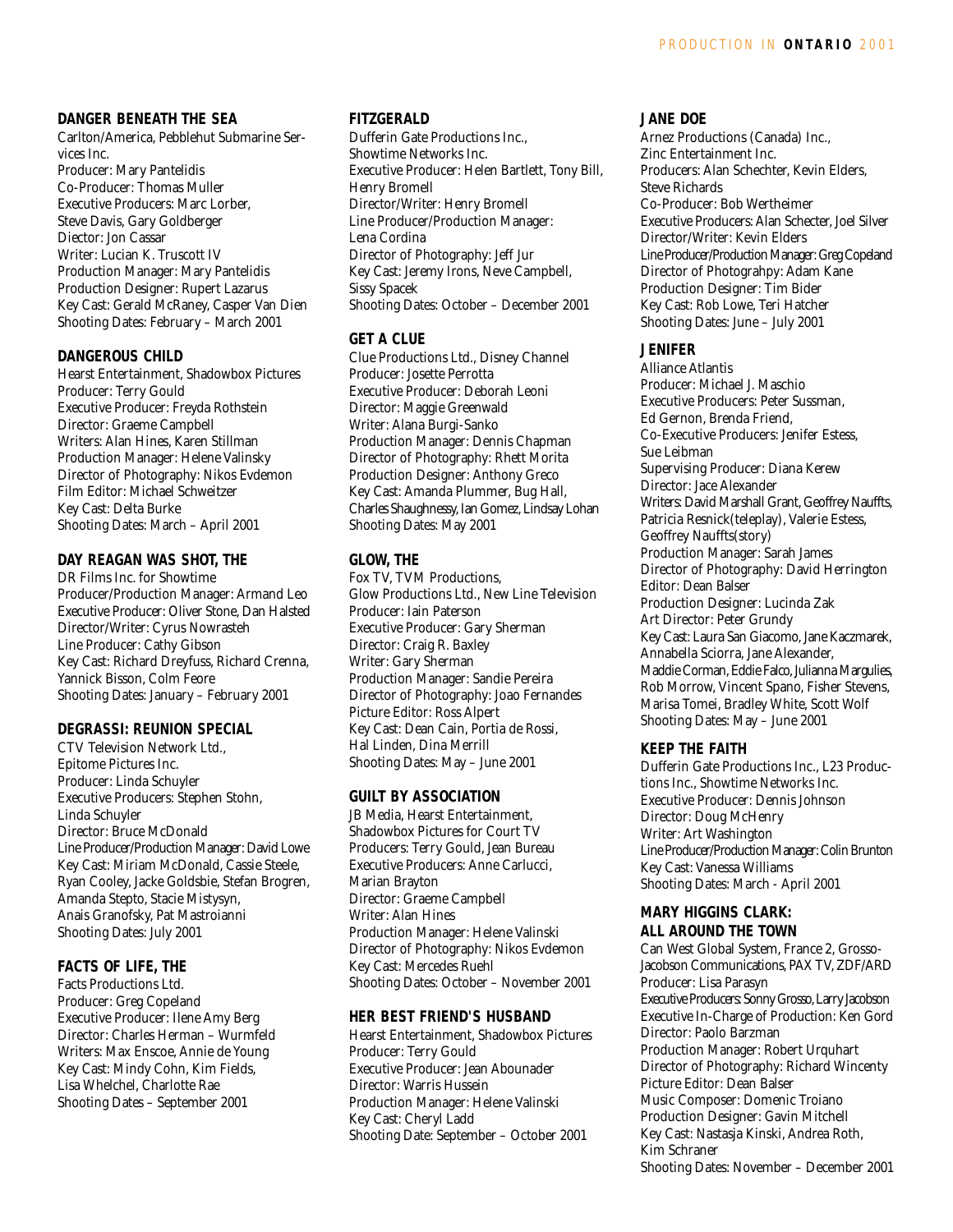## **MARY HIGGINS CLARK MYSTERIES: HAVEN'T WE MET BEFORE**

Can West Global System, France 2, Grosso-Jacobson Communications, PAX TV, ZDF/ARD Producer: Lisa Parasyn Executive Producers: Sonny Grosso, Larry Jacobson Executive In Charge of Production: Ken Gord Director: Rene Bonniere Writer: John Rutter Production Manager: Robert Urquhart Director of Photography: Richard Wincenty Picture Editor: Robert K. Sprogis Music Composer: Domenic Troiano Production Designer: Gavin Mitchell Art Director: Humberto Garcia Key Cast: Nicollette Sheridan, Page Fletcher, Anthony Lemke, Diego Matamoros, Daniela Lunkewitz Shooting Dates: November 2001

## **MARY HIGGINS CLARK MYSTERIES: LOVES MUSIC, LOVES TO DANCE**

Can West Global System, France 2, Grosso-Jacobson Communications, PAX TV, ZDF/ARD Producer: Lisa Parasyn Executive Producers: Sonny Grosso, Larry Jacobson Executive In Charge of Production: Ken Gord Director: Mario Azzopardi Writer: Peter Mohan Production Manager: Robert Urquhart Director of Photography: Richard Wincenty Picture Editor: Dean Balser Music Composer: Domenic Troiano Production Designer: Gavin Mitchell Art Director: Humberto Garcia Key Cast: Patsy Kensit, Justin Louis, Yannick Bisson Shooting Dates: September 2001

## **MARY HIGGINS CLARK MYSTERIES: PRETEND YOU DON'T SEE HER**

Can West Global System, France 2, Grosso-Jacobson Communications, PAX TV, ZDF/ARD Producer: Lisa Parasyn Executive Producers: Sonny Grosso, Larry Jacobson Executive In Charge of Production: Ken Gord Director: Rene Bonniere Writer: Donald Hounam Production Manager: Robert Urquhart Director of Photography: Richard Wincenty Picture Editor: Robert K. Sprogis Music Composer: Domenic Troiano Production Designer: Gavin Mitchell Art Director: Humberto Garcia Key Cast: Emma Samms, Hannes Jaenicke, Stewart Bick

Shooting Dates: September – October 2001

## **MARY HIGGINS CLARK MYSTERIES: YOU BELONG TO ME**

Can West Global System, France 2, Grosso-Jacobson Communications, PAX TV, ZDF/ARD Producer: Lisa Parasyn Executive Producers: Sonny Grosso, Larry Jacobson Executive In Charge of Production: Ken Gord Director: Paolo Barzman Writer: Irina Diether Production Manager: Robert Urquhart Director of Photography: Richard Wincenty Picture Editor: Dean Balser Music Composer: Domenic Troiano Production Designer: Gavin Mitchell Art Director: Humberto Garcia Key Cast: Lesley-Anne Down, Tony De Santis, Daniel Morgenroth, Barclay Hope Shooting Dates: October – November 2001

#### **MATTHEW SHEPARD STORY, THE**

Alliance Atlantis, Cosmic/Clearlight Pictures Producer: Clara George Executive Producers: Peter Sussman, Ed Gernon, Goldie Hawn Director: Roger Spottiswoode Writers: John Wierick, Jacob Krueger Production Manager: Carmen Arndt Director of Photgraphy: John Bartley Editor: Dominique Fortin Production Designer: Sandy Kybartas Art Director: Armando Sgrignuoli Key Cast: Stockard Channing, Sam Waterston, Shane Meier Shooting Dates: May 2001

#### **MOM'S ON STRIKE**

Fox Family Channel, Once Upon A Time Films Ltd., for ABC Family Channel Executive Producer: Stanley Brooks Supervising Producer: Scott Anderson Director: James Keach Writer: Greg Pincos Line Producer: Christopher J. Danton Production Manager: David Till Director of Photography: Ozzie Smith Picture Editor: David Ostry Production Designer: Dan Yarhi Key Cast: Faith Ford, Tim Mathison, Sarah Gadon, Spencer Breslin, Daniel Magder, Florence Henderson Shooting Dates: November – December 2001

## **MYSTERY WHEEL: BREAKFAST WITH DICK AND DOROTHY**

Chesler/Perlmutter Productions, Grosvenor Park Productions (UK) Producer: Paco Alvarez Executive Producers: Lewis B. Chesler, David M. Perlmutter Director: Eleanor Lindo Writer: Mathew Weisman Line Producer/Production Manager: Derek Rappaport Production Supervisor: Paul Barkin Key Cast: Cameron Daddo, Fiona Loewi Shooting Dates: April 2001

#### **MYSTERY WHEEL: ISABELLA ROCKS**

Chesler/Perlmutter Productions, Grosvenor Park Productions (UK) Producer: Paco Alvarez Executive Producers: Lewis B. Chesler, David M. Perlmutter Director: Michael Kennedy Writer: Mathew Weisman Line Producer/Production Manager: Marek Posival Production Supervisor: Paul Barkin Key Cast: Greg Evigan, Donna Marie Recco Shooting Dates: April – May 2001

#### **MYSTERY WHEEL: MURRAY MAGUIRE M.E.**

Chesler/Perlmutter Productions, Grosvenor Park Productions (UK) Producer: Paco Alvarez Executive Producers: Lewis B. Chesler, David M. Perlmutter Director: Vic Sarin Writer: Mathew Weisman Line Producer/Production Manager: Elizabeth Young Production Supervisor: Paul Barkin Key Cast: Gary Basaraba, Larisa Laskin Shooting Dates: March – April 2001

#### **OUR AMERICA**

Butterick Road Productions Inc. Producer: Eda Godel Hallinan Executive Producers: Angela Bassett, Joseph Stern Director: Ernest Dickerson Writer: Gordon Rayfield Line Producer/Production Manager: Armand Leo Key Cast: Vanessa Williams, Josh Charles Shooting Dates: May – June 2001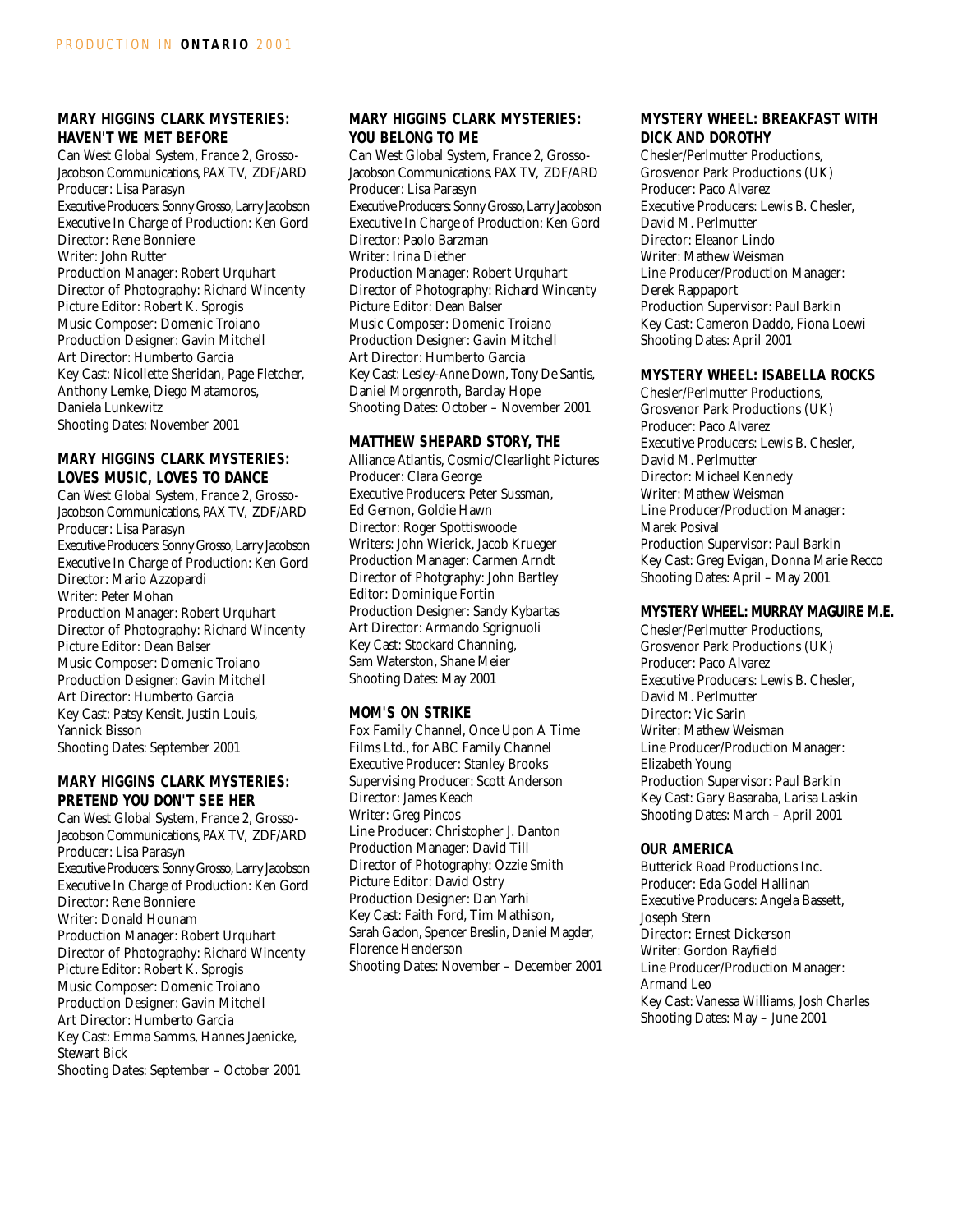## **PRANCER RETURNS**

Gypsy Films International Inc., Rafaella Productions, USA Network Producer: Oscar Costa Executive Producer: Raffaella De Laurentiis Co-Executive Producer: Oscar Costa Co- Producer: Nicholas J. Gray Associate Producer/Post Supervisor in LA: Judith Craig Marlin Director: Joshua Butler Writer: Greg Taylor Production Manager: Nicholas J. Gray Unit Manager: Byron A. Martin Director of Photography: Bruce Worrall Picture Editor: Sean Albertson Production Designer: Jeff Ginn Key Cast: John Corbett, Michael O'Keefe, Jack Palance Shooting Dates: February – March 2001

## **SAY NOTHING**

Equinox Films (Canada), Film Bridge International (US), Leader Media (Canada), S.N. Productions LLC (US), Say Nothing Films Inc. (Canada) Executive Producers: Andrew Pfeffer, Donald Zuckerman, Ellen S. Wander Supervising Producer: Kim Yu Director: Allan Moyle Writer: Madeline Sunshine Production Manager: Samuel C. Jephcott Director of Photography: Walter Bal Film Editor: James Bredin Production Designer: Alta Louise Doyle Key Cast: William Baldwin, Nastassja Kinski, Hart Bochner, Michelle Duquet, Jordy Benattar Shooting Dates: May – June 2001

## **SEX, LIES AND OBSESSION**

Hearst Entertainment, Shadowbox Pictures Supervising Producer: Terry Gould Executive Producer: Judy Cairo Director: Doug Barr Writer: Patricia Resnick Production Manager: Carmen Arndt Director of Photography: Michael Storey Production Designer: Tim Binder Key Cast: Harry Hamlin, Lisa Rinna Shooting Dates: January – February 2001

## **SINS OF THE FATHER**

FX, Landscape Entertainment, Sins Productions Inc., Whizbang Films Inc. Producer: Frank Siracusa Executive Producers: Tracey Alexander, Bob Cooper Director: Robert Dornhelm Writer: John Pielmeier Production Manager: Thom J. Pretak Director of Photography: Derick Underschultz Production Designer: Sandra Kybartas Key Cast: Tom Sizemore, Richard Jenkins, Ving Rhames, Colm Feore Shooting Dates: July – August 2001

## **SKULLS, THE, II**

Fraternity Productions Inc., Original Films, Newmarket, Universal Pictures Producer: Neil Moritz Co-Producers: Heather Zeegen, J. Miles Dale, Linda Hawkins Director: Joe Chapelle Writers: Hans Rodionoff, Michele Colucci-Zieger Production Manager: Christopher Danton Director of Photography: Steve Danyluk Production Designer: Gordon Barnes Key Cast: Ashley Lyn Cafagna, James Gallanders, Lindy Booth, Nathan West, Robin Dunne Shooting Dates: April – May 2001

## **SNAP JUDGEMENT**

Hearst Entertainment, Shadowbox Pictures Producer: Terry Gould Executive Producer: Freyda Rothstein Director: Alan Metzger Production Manager: Helene Valinsky Key Cast: Chelcie Ross, Felicity Huffman, Mare Winningham Shooting Dates: February – March 2001

## **SONS OF MISTLETOE**

C.B.S., Pebblehut Mistletoe Services Inc., Jaffe/Braunstein Films, Ltd. Producer: Randi Richmond Executive Producers: Howard Braunstein, Michael Jaffe Director: Steve Robman Writer: Darrah Cloud Production Manager: Shauna Jamison Key Cast: Roma Downey, George Newbern, Doris Roberts Shooting Dates: June 2001

## **STOLEN MIRACLE**

CTV Signature Program Executive Producers: Joy Rosen, Lisa Olfman Director: Norma Bailey Writers: Peter Lauterman, Shelly Eriksen Line Producer/Production Manager: Lena Cordina Key Cast: Leslie Hope, Nola Auguston Shooting Dates: February – March 2001

## **TAGGED: THE JONATHAN WAMBACK STORY**

CTV, Salter Street Films International Ltd., Tagged Inc., Tapestry Pictures Inc. Producers: Heather Goldin, Mary Young Leckie Director: John L'Ecuyer Writers: Elizabeth Stewart, Michael Amo Production Manager: Rob Pazdro Key Cast: Tyler Hynes, Ron White, Marni McPhail Shooting Dates: August – September 2001

## **TRU CONFESSIONS**

Disney Channel, UTICA Productions, Inc Producer: Kevin May Executive Producer: Jana Sue Memel Director: Paul Hoen Writers: Stu Krieger(teleplay), Janet Tashjian(novel) Production Manager: Dennis Chapman Director of Photography: Rudolph Blahacek Production Designer: Franco De Cotiis Key Cast: Clara Bryant, Shia La Beouf, Nicole Dicker, Mare Winningham Shooting Dates: August 2001

## **TWAS THE NIGHT**

(AKA TWAS THE NIGHT BEFORE CHRISTMAS) Disney Channel, Twas Productions Ltd. Producer: Kevin Lafferty Executive Producers: George Paige, Tim Stephen, Robert M. Myman Director: Nick Castle Writers: Jim Lincoln, Dan Studney, Jenny Tripp(teleplay), Jim Lincoln, Dan Studney (story) Line Producer: Kevin Lafferty Production Manager: Rita Picard Director of Photography: Milan Podsedly Production Designer: Tim Bider Key Cast: Bryan Cranston, Josh Zuckerman Shooting Dates: April – May 2001

## **TWO AGAINST TIME**

Columbia TriStar Televison, Cliffwood Productions Ltd. Producer: Lynn Raynor Executive Producers: Adrienne Levin, Carol Abrams, Marlo Thomas Associate Producer: Lawrence (Larry) Neiman Director: David Anspaugh Writers: Casey Kurtti, Peter Nelson Production Manager: Marc Dassas Director of Photography: Johnny E. Jensen Picture Editor: Chris Cibelli Music Composer: David Shire Production Designer: Linda Burton Art Director: Jaques Bradette Key Cast: Marlo Thomas, Ellen Muth, Troy Hall, Peter Friedman, Karen Robinson, Joe Penny, Drew Nelson Shooting Dates: January – February 2001

## **WHAT GIRLS LEARN**

Butterick Road Productions Inc., Dufferin Gate Productions Inc. Executive Producers: Tom Spiroff, Scott Bakula Director: Lee Rose Writer: Karen Leigh Hopkins Line Producer/Production Manager: Laurie McLarty Director of Photography: Malcolm Cross Production Designer: Benno Tutter Key Cast: Elizabeth Perkins, Scott Bakula Shooting Dates: April – May 2001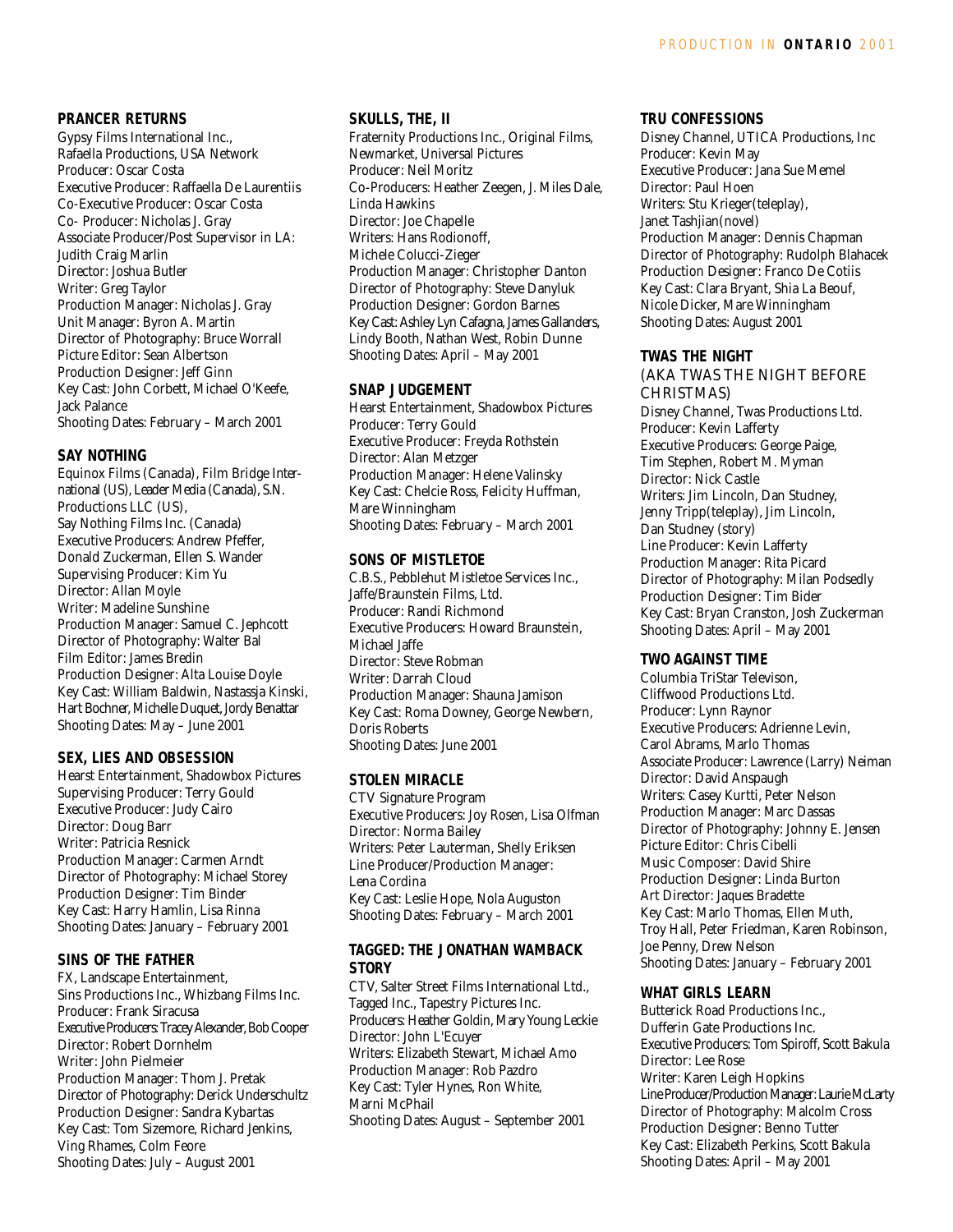## **WIND AT MY BACK CHRISTMAS MOVIE 2001**

CBC Radio-Canada, Sullivan Entertainment International Inc.,Wind Christmas Productions Inc. Executive Producers: Kevin Sullivan, Trudy Grant Director: Stefan Scaini Writer: Rebecca Schechter Creator: Kevin Sullivan Production Manager: Dan Matthews Director of Photography: Brian Harper Art Director: Catherine Pretty Shooting Dates: August – September 2001

## **PILOTS - DRAMATIC**

#### **AMERICAN IN CANADA**

S & S Productions Inc., Yankee Doodle Prod. Inc. Producer: Sari Friedland Executive Producers: David Smith, Howard Busgang Director: Shawn Alex Thompson Writer: Howard Busgang Director of Photography: Luc Montpelletier Editor: James Bredin Art Director: Maureen Sless Key Cast: Rick Roberts Shooting Dates: September 2001

## **BEAT COPS**

20th Century Fox, NBC TV Executive Producers: Don Woodward, Tom Maxwell, Sam Seder Co-Executive Producer: A.J. Morewitz Director: Dennie Gordon Line Producer/Production Manager: Carmen Arndt Director of Photography: Geoff Schaaf Production Designer: Eric Fraser Art Director: Evan Webber Shooting Dates: November 2001

## **EARTH ANGELS**

20Th Television, Millennium Canadian Productions East Ltd. Executive Producers: Thania St. John, Toni Graphia Director: Bronwen Hughes Writers: Thania St. John, Toni Graphia Producer: Mitch Engel Line Producer/Production Manager: Michael Maschio Key Cast: Nicholas Lea, Sandrine Holt, Anthony Lemke Shooting Dates: March – April 2001

## **GUARDIAN, THE**

CBS, Cliffwood Productions Ltd., Columbia TriStar Television Producer: Jim Michaels Co-Producer: Adam J. Shully Executive Producers: David Hollande, Mark Johnson, Micheal Pressman Director: Michael Pressman Writer: David Hollander Production Manager: Adam J. Shully Director of Photography: Jacek Laskus Editor: Lori Coleman Composers: Mark Snow, John Ehrlich Production Designer: Oleg Savytski Art Director: Jayne Covch Key Cast: Simon Baker, Alan Rosenberg, Kathleen Chalfant, Dabney Coleman, Erica Leerhsen, Charles Malik Whitfield, Raphael Sbarge Shooting Dates: March 2001

## **NEW GIRL, THE**

Protocol Entertainment Inc. Producer: Lena Cordina Executive Producers: Steve Levitan, Paul Bronfman, Bill Siegler Associate Producer: Tessa Abdull Director: Ron Oliver Writer: John J. McGlaughlin Director of Photography: John Holosko Picture Editor: Bob Sprogis Production Designer: Peter Cosco Art Director: Greg Chown Key Cast: Kim Schraner, Shannon Munro, Kathleen Munroe Shooting Dates: July – August 2001

## **ODYSSEY 5**

Columbia TriStar Television, Showtime TV, Cliffwood Productions, Ltd. Supervising Producer: Nicholas J. Gray Executive Producer: Manny Coto Director: David Carson Writer: Manny Coto Unit Production Manager: Byron Martin Director of Photography: Victor Goss Editor: Paul Day Composer: Laura Karpman Production Designer: Jeff Ginn Art Director: Michele Brady Key Cast: Peter Weller, Sebastian Roche, Christopher Gorham, Leslie Silva, Tamara Craig Thomas, Gina Clayton Shooting Dates: May – June 2001

## **SPYGIRL**

2001 TV2 Productions L.P., Spygirl Films Inc., Warner Bros. Television Producer: Peter Meyboom Executive Producers: Becky Hartman Edwards, Ed Redlich Director: Jack Bender Writers: Becky Hartman Edwards, Ed Redlich Production Manager: Suzanne Colvin-Goulding Director of Photography: Miroslaw Baszak Production Designer: Peter Cosco Key Cast: Jennie Garth Shooting Dates: April – May 2001

#### **STRANGE LEGACY OF CAMERON CRUZ, THE**

Fireworks Entertainment, Cameron Cruz Inc., Nickelodeon Producers: Tony Thatcher, Karen Wookey Executive Producers: Jay Firestone, Adam Haight, D.J. MacHale, Alec Griffith Director: Jorge Montesi Writers: D.J. MacHale, Alec Griffith Production Manager: Sam Jephcott Director of Photography: Derick Underschultz Picture Editor: Paul Day Key Cast: Jesse McCartney, Noah Reid, Sara Gadon, Kristen Bishopric, Diana Peressini Shooting Dates: November 2001

## **STREET TIME**

Columbia TriStar Television, Showtime TV, Cliffwood Productions, Ltd. Supervising Producer: Nicholas J. Gray Executive Producers: Stephen Kronish, Richard Stratton Director: Marc Levin Writers: Richard Stratton, Stephen Kronish Unit Production Manager: Byron Martin Director of Photography: Jonathan Freeman Editor: Mike Lee Composer: Lisa West Production Designer: Ian Brock Art Director: Roderick Mayne Key Cast: Rob Morrow, Scott Cohen, Erika Alexander, Kate Greenhouse, Michelle Nolden, Christopher Bolton, Allegra Fulton, Red Buttons Shooting Dates: September 2001

## **THIEVES**

Hoosier Karma, Kopelson Entertainment, Warner Bros Television for ABC Producers: John Stamos, Peter Giuliano Executive Producers: Anne Kopelson, Arnold Kopelson, Jim Leonard, Joel Fields Director: James Frawley Production Manager: Shauna Jamison Director of Photography: James Chressanthis Production Designer: Karen Bromley Key Cast: John Stamos, Melissa George, Robert Knepper Shooting Dates: March – April 2001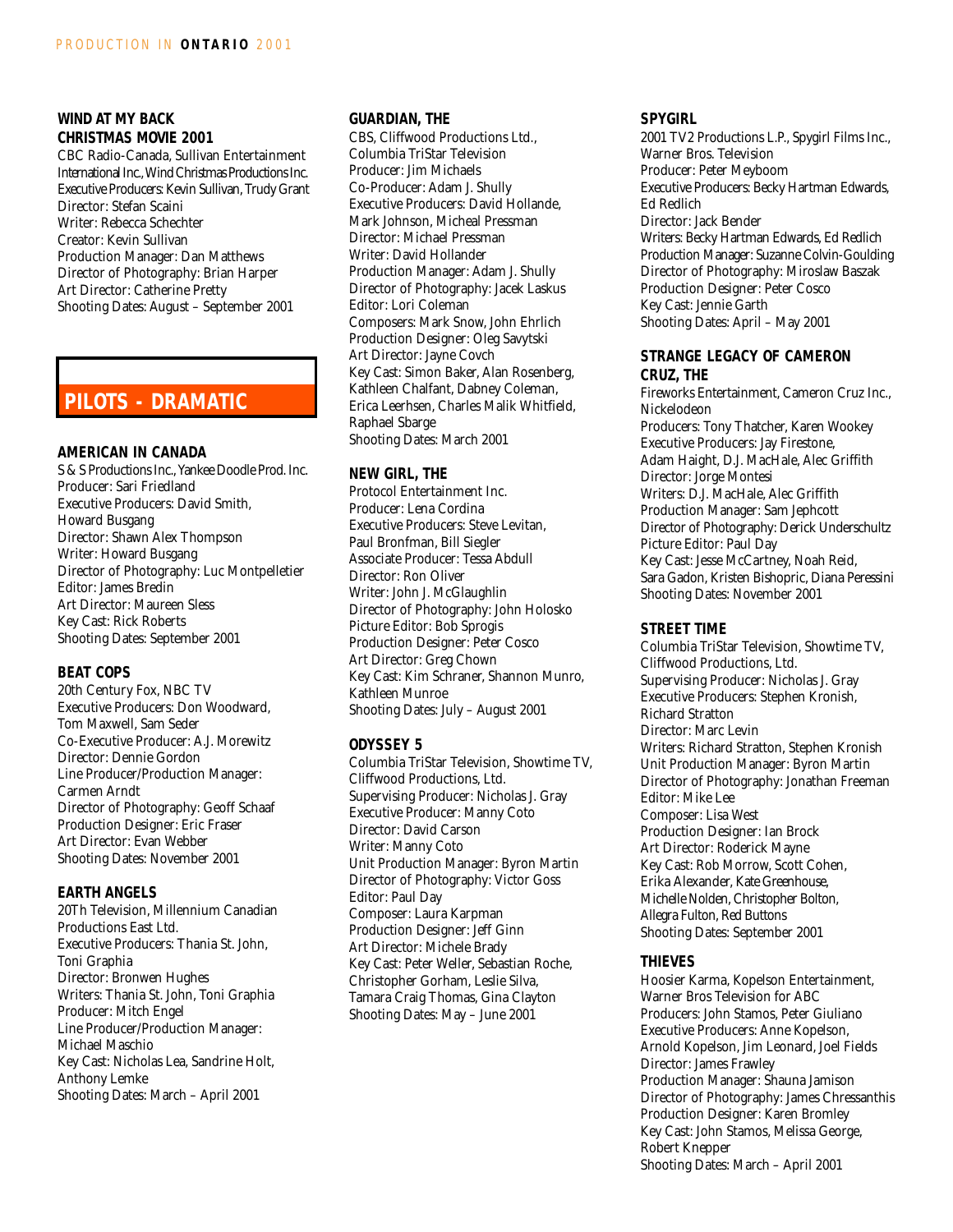# **TELEVISION SERIES-**

## **DRAMATIC**

## **ACE LIGHTNING, I (1-26)**

AAC Kids, BBC Producer: Jim Corston Executive Producers: Suzanne French, Theresa Plummer-Andrews, Rick Siggelkow Key Cast: Michael Riley, Tom Wansey, Marc Minardi, Shadia Simmons Shooting Dates: June – November 2001

## **ASSOCIATES, THE, II**

Alliance Atlantis, CTV Producers: Greg Ball, Steve Blackman Supervising Producer: Brian Dennis Executive Producer: Alyson Feltes, Maureen McKeon, Anne Marie La Traverse, Directors: various Creators: Greg Ball, Steve Blackman, Alyson Feltes Production Manager: Tashi Bieler Director of Photography: Philip Earnshaw CSC Production Designer: Bob Sher Art Director: David Hirschfield Key Cast: Demore Barnes, Shaun Benson, Tamara Hickey, Gabriel Hogan, Jennie Raymond, R. H. Thomson Shooting Dates: June 2001 – January 2002

## **BEASTMASTER, III (45-66)**

Alliance Atlantis/Coote/Hayes Producers: Brett Papplewell, Romona Ng Executive Producers: Jeffrey Hayes, Greg Coote, Sylvio Tabet Co-Executive Producers: George Geiger, Chuck Lazer Key Cast: Daniel Goddard, Jackson Raine, Grahame Bond, Steven Grives, Marjean Holden Shooting Dates: May – December 2001

## **BLISS, I (1-8)**

Back Alley (Exposed) Inc. Producer: Ian Whitehead Executive Producers: Adrienne Mitchell, Arnie Gelgart, Janis Lundman Directors: Adrienne Mitchell, Holly Dale, Lynne Stopkewich, Penelope Buuitenhuis Production Manager: Diane Arcand Director of Photography: Stefan Ivanov Music Composers: David Buchinder, Tom Third Key Cast: Gina Wilkinson, Peggy Mahon, David Pauls, Karyn Dwyer, Torry Higginson, Adam Beach, Tara Spencer-Narin, Jenny Levine Shooting Dates: September – November 2001

## **BLUE MURDER, II**

Barna Alper Prod., Blue Murder II Productions Inc., Global Television Network Producer: Norman Denver Executive Producers: Laszlo Barna, Steve Lucas Writers: Cal Coons, Jill Gollick, Steve Lucas Production Manager: Andrea Raffaghello Key Cast: Jeremy Ratchford, Joel Keller, Maria Del Mar, Mimi Kuzyk Shooting Dates: July – November 2001

## **COLD SQUAD, V (60-72)**

Keatley MacLeod/Alliance Atlantis, CTV Producers: Gary Harvey, Gigi Boyd Executive Producers: Matt MacLeod, Julia Keatley, Peter Mitchell, Suzanne Chapman, Steve Ord Creators: Matt MacLeod, Julia Keatley Production Manager: Gigi Boyd Director of Photography: Stephen Reizes, CDC Editors: Lisa Robson, Mike Banas Production Designer: Grant Pearse Art Director: Jodi Ross Key Cast: Julie Stuart, Tamara Craig Thomas, Gregory Calpakis, Matthew Bennett, Joely Collins, Garry Chalk Shooting Dates: July – November 2001

## **DEGRASSI: THE NEXT GENERATION, I**

CTV Television Network Ltd., Epitome Pictures Inc. Producer: Linda Schuyler Executive Producers: Stephen Stohn, Linda Schuyler Line Producer/Production Manager: David Lowe Key Cast: Miriam McDonald, Cassie Steele, Ryan Cooley, Jake Goldsbie, Aubrey Graham, Shane Kippel, Melissa McIntyre, Chrissy Schmidt, Lauren Collins, Sarah Barrabel-Tishauer, Daniel Clark Shooting Dates: July – October 2001

## **DOC, I (3 - 22)**

Pebblehut DOC Series Inc Producers: Marilyn Stonehouse, George Bloomfield Co-Producer: Larry McLean Series Creators: Dave Alan Johnson, Gary Johnson Production Manager: Joanne Jackson Director of Photography: Barry Bergthorson C.S.C. Editor: Stephan Fanfara Composer: Jack Lenz Production Designer: Gerry Holmes Key Cast: Billy Ray Cyrus, Richard Leacock, Andrea Robinson, Derek McGrath, Ron Lea, Tyler Posey Shooting Dates: December 2000 – September 2001

## **DOC, II (23 – 44)**

Pebblehut DOC Series Inc Producer: Marilyn Stonehouse Co-Producer: Larry McKean Series Creators: Dave Alan Johnson, Gary Johnson Production Manager: Joanne Jackson Production Designer: Gerry Holmes Director of Photography: Barry Bergthorson C.S.C. Editor: Stephan Fanfara Composer: Jack Lenz Key Cast: Billy Ray Cyrus, Richard Leacock, Andrea Robinson, Derek McGrath, Ron Lea, Tyler Posey Shooting Dates: October 2001 – Current

## **GENE RODDENBERRY'S EARTH: FINAL CONFLICT, V (89-110)**

Alliance Atlantis/Tribune Entertainment/ Roddenberry Kirschner Productions, CHUM Television Producers: John Calvert, Stephen Roloff Executive Producer: David Kirschner, Majel Roddenberry, Paul Gertz Associate Producer: Angela Mastronardi Creator: Gene Roddenberry Director: various Line Producer: John Calvert Production Manager: Gigi Boyd Director of Photography: David Moxness, Thomas Durnan Editors: Geoff Craigen, Bruce Lang Music: Micky Erbe, Maribeth Solomon Production Designer: Adam Kolodziej Art Director: Rob Ballantyne Key Cast: Jayne Heitmeyer, Von Flores, Melinda Deines, Alan Van Sprang, Guylaine St. Onge

Shooting Dates: May 2000 – December 2001

## **LEAP YEARS I**

Dufferin Gate Productions Inc., Leap Years Productions Limited, Showtime Networks Inc. Producer: Reggie Robb Executive Producers: Tony Jonas, Charles Rosin, Daniel Lipman, Ronald Cowan Director: Martha Coolidge Line Producer: Reggie Robb Production Manager: Andrea Boyd Shooting Dates: March – October 2001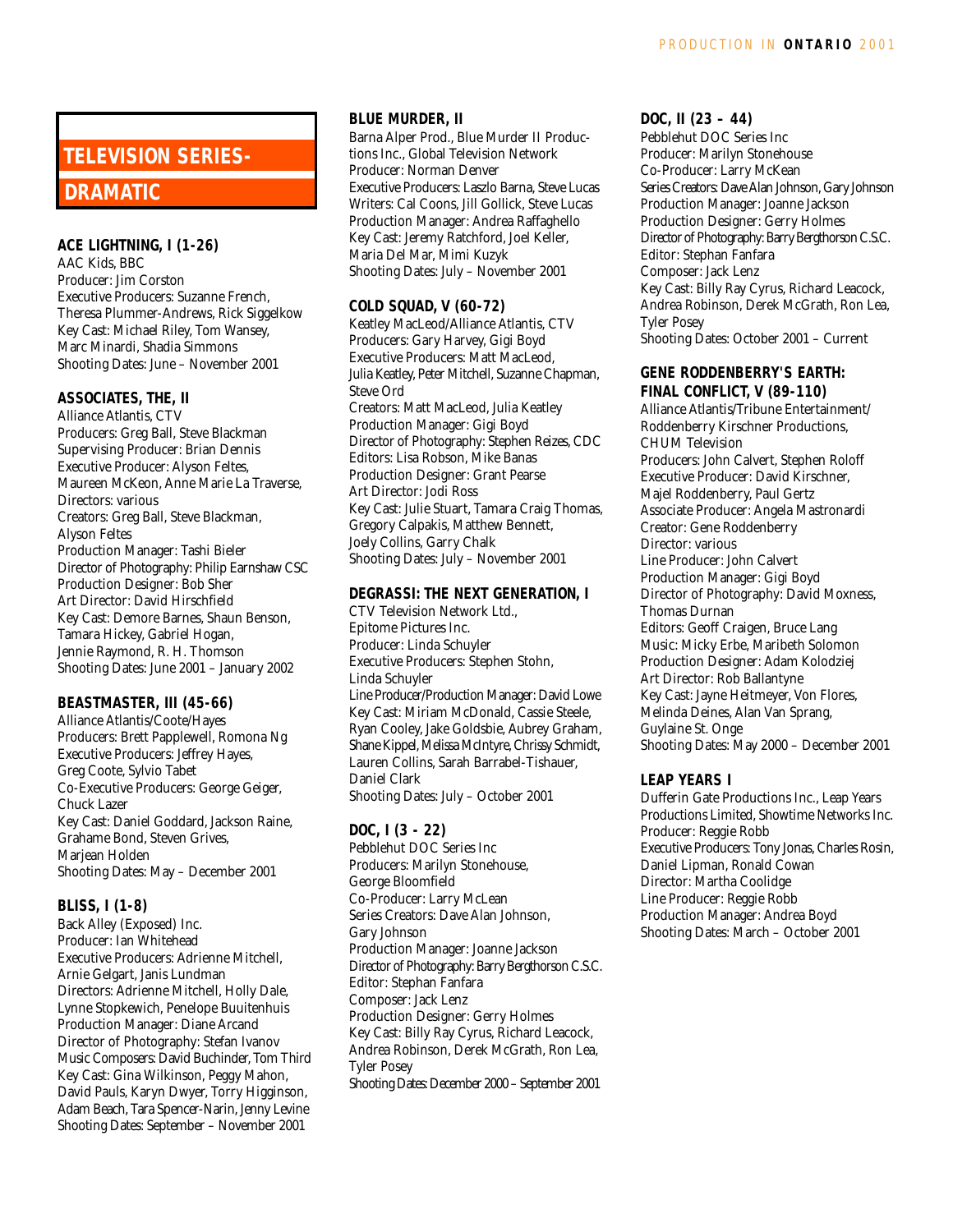## **MUTANT X, I**

Mutant X Productions Producer: Jamie Paul Rock Executive Producers: Jay Firestone, Adam Haight, Rick Unger, Avi Arad Co-Executive Producer: Tony Thatcher Supervising Producer: Karen Wookey Director: Various Head Writer: Howard Chaykin Production Manager: Brian Gibson Director of Photography: Nikos Evdemon, Jim Westenbrink Picture Editors: Dave Thompson, Richard Wells Music Composer: Lou Natale Production Designer: Rocco Mateo Art Director: Mun Ying Kwan Key Cast: John Shea, Victoria Pratt, Victor Webster, Forbes March, Lauren Lee Smith, Tom McCamus Shooting Dates: June 2001 – February 2002

## **OUR HERO, II (201-213)**

1444725 Ontario Inc. COB Heroic Film Company II, 1380099 Ontario Inc./ Decode Entertainment Inc. Producer: Karen Lee Hall Executive Producers: Susanne Bolche, Karen Lee Hall, John May Associate Producer: Allison Lewis Directors: Merlin Dervisevic, Tim Hamilton, John May, Dan Murphy, Ron Murphy Writers: John May, Chris Deacon, Susanne Bloche Line Producer/Production Manager: Colin Brunton Director of Photography: Luc Montellier Picture Editor: Trevor Ambrose Music Composers: Tim Foy, Paul Koffman Production Designer: Paul Ames Art Director: Pat Flood Key Cast: Cara Pifko, Kale Stiglic Shooting Dates: July - September 2001

## **NERO WOLFE 1**

Pebblehut Nero Services Inc., Jaffe/Braunstein Films, Ltd., A&E, Pearson Producer: Susan Murdoch Executive Producers: Michael Jaffe, Howard Braunstein, Timothy Hutton Writer: Sharon Doyle Production Manager: David Till Production Designer: Lindsey Hermer Bell Key Cast: Timothy Hutton, Maury Chaykin Shooting Dates: September 2000 – February 2001

## **NERO WOLFE II**

NW Productions Services Inc., Jaffe/Braunstein Films, Ltd., A&E, Pearson Producer: Randi Richmond Executive Producers: Michael Jaffe, Howard Braunstein, Timothy Hutton Writer: Sharon Doyle Production Manager: Steve Solomos Director of Photography: John Berrie Editors: James Bredin, Paul Winestock Production Designer: Lindsey Hermer Bell Key Cast: Timothy Hutton, Maury Chaykin Shooting Dates: September 2001 – April 2002

#### **QUEER AS FOLK, II**

Dufferin Gate Productions Inc., Showtime Networks Inc. Producer: Sheila Hockin Co-Producers: Bill Goddard, Michael Berns, Matt Pyken Consulting Producer: Efrem Seeger Executive Producers: Ron Cowen, Dan Lipman, Tony Jonas Coordinating Producer: Adam Newman Line Producer/Production Manager: Noella Nesdoly Executive Story Editor: Michael MacLennan Executive Story Consultant: Karen Walton Director of Photography: Thom Best Supervising Editor: Bill Goddard Production Designer: Ingrid Jurek Key Cast: Gale Harold, Hal Sparks, Randy Harrison, Scott Lowell, Peter Paige, Michelle Clunie, Thea Gill, Sharon Gless Shooting Dates: August 2001 – March 2002

#### **RED GREEN SHOW, THE, XI (211-227)**

CBC, Red Green Productions XI Inc., S & S Productions XI Inc., S & S Productions Inc. Producer: Steve Smith Executive Producer: David Smith Director: William G. Elliott Writers: Bruce Pirrie, Richard Green, Richard MacDonald, Steve Smith Production Manager: Sandi Richardson Key Cast: Bob Bainborough, Steve Smith, Patrick McKenna, Peter Keleghan, Wayne Robson, Jeff Lumby Shooting Dates: March – November 2001

## **RELIC HUNTER, III**

Fireworks Entertainment, Firecorp XII Production, Farrier Limited Producer: Jonathan Hackett Executive Producers: Jay Firestone, Adam Haight, Jeff King Co-Executive Producer: Simon MacCorkindale Executive In Charge of Production: Tony Thatcher Supervising Producer: Karen Wookey Director: Various Staff Writers: James Thorpe, Kris Dobkin Production Manager: Wanda Chaffey Director of Photography: Alwyn Kumst Picture Editors: Michele Conroy, Eric Goddard Music Composer: Donald Quan Production Designer: Jaques Bradette Art Director: Anthony Ianni Key Cast: Tia Carrere, Christien Anholt, Tanja Reichert Shooting Dates: May 2001 – February 2002

## **SCREECH OWLS, II (14-26)**

Shaftesbury Films Producer: Moira Holmes Co-Producers: Scott Garvie, Laura Harbin Executive Producers: Christina Jennings, David Cole Directors: Shawn Thompson, Stacey Curtis, Alan Goluboff, Steve DiMarco Writers: David Cole, Anita Kapila, Sean Jara Production Manager: Avi Federgreen Director of Photography: Russ Goozee Picture Editor: Evan Landis, Dona Noga Music Composer: Jono Grant Art Director: Stephen Stanley Key Cast: William Greenblatt, Jonathan Malen, Nicole Hardy, Fraser McGregor Shooting Dates: July – October 2001

#### **SOUL FOOD, II (1-20)**

Paramount Television Group, Season Two Soul Food Productions Inc., Soul Food Productions Producer: Sean Ryerson Executive Producer: Felicia D. Henderson Writers: Felicia D. Henderson, Charles Holland, Salim Akil Line Producer: Cathy Gibson Production Manager: Sean Ryerson Key Cast: Vanessa Williams, Aaron Meeks, Boris Kodjoe, Darrin Henson, Malinda Williams, Nicole Ari Parker, Rockmond Dunbar Shooting Dates: February – September 2001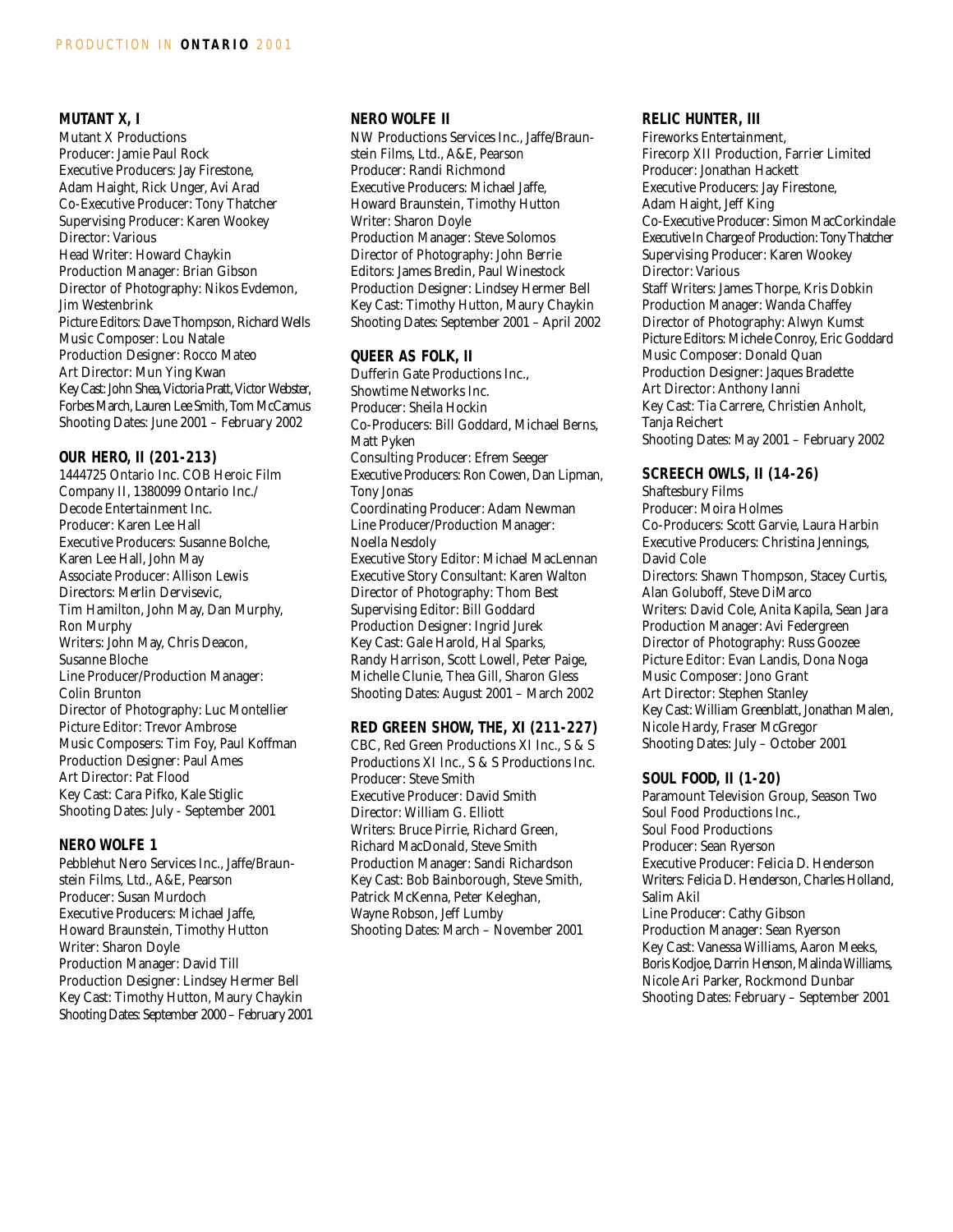## **TRACKER**

Future Film Group (UK), Lions Gate Television, Inc., Tracker Productions Corporation Producers: Cal Shumiatcher, Elaine Scott, Sherri Saito Co-Producer: Carola Ash Executive Producers: Gill Grant, Adrian Paul, Brian Eastman (UK) Co-Executive Producers: Peter M. Lenkov, Grant Rosenberg Creator: Gil Grant Production Managers: Sherri Saito, Veronica Miller, Eric Beldowski Key Cast: Adrian Paul, Amy Price-Francis, Loanne Wilson, Geraint Wyn Davies Shooting Dates: July – December 2001

## **WITCHBLADE I**

Blade TV Productions, Warner Bros. Television Producer: Vikki Williams Consulting Producer: Richard Okie Executive Producers: Ralph Hemecker, Dan Halsted, Marc Silvestri, Brad Foxhoven, David Wohl Director: various Writers: Ralph Hemecker, Richard Okie, Bruce A.Taylor Production Manager: Michael Wray Director of Photography: David Moxness Film Editors: Gord McCellan, Mike Lee Production Designer: Franco De Cotiis Key Cast: Yancy Butler, David Chokachi, Anthony Cistaro, Eric Etebari, Will Yun Lee, John Hensley Shooting Dates: February – June 2001

**ZACK FILES II, THE (227-252)**

DECODE Entertainment Inc. Producer: John A. Delmage Executive Producers: Neil Court, Steven DeNure, Nicole Silver, Orly Wiseman Production Manager: Norah Wakula Director of Photography: Herald Bachman Music Composers: David W. Shaw, Steve Pecile Production Designer: Marian Wihak Key Cast: Robert Clark, Jeff Clarke, Michael Seater, Jake Epstein, Noah Griffin, Katie Boland, Kathryn Winslow, Conrad Coates Shooting Dates: July – December 2001

**MISC. TELEVISION: SPECIALS/VARIETY/ DOCUMENTARIES/ EDUCATIONAL/COMEDY/ INFORMATIONAL/OTHER**

## **5TH QUADRANT, I (1-13)**

Producer: Lee Smart Co-Producer: David Smith Associate Producer: Max Smith Directors: Bruce Pirrie, Lee Smart Writer: Lee Smart Production Manager: Karl DiPelino Picture Editor: Todd Hallam Key Cast: Lee Smart Shooting Dates: July – September 2001

## **ANYTHING I CAN DO, II (27-52)**

Ruffman Productions Inc., S&S Productions Inc. Producer: Heather Ryall Co-Producer: Mag Ruffman Executive Producer: David Smith Director: Heather Ryall Writer: Mag Ruffman Production Manager: Jeff Baker Director of Photography: Rick Boston Picture Editor: Frank Moressa Key Cast: Mag Ruffman Shooting Dates: July – September 2001

## **BELLA, II (27-52)**

Folly Productions Inc., AJE Productions Inc. Producer: Phyllis Newman Executive Producer: Amanda Enright Directors: Tarcy Peters, Rui Feliz, Jaenette Diehl, Lissa Fraser Kerr, Margot Daley, Dan Sadler, Tony Cleave, Cynthia Reyes Writers: Amanda Enright, Phyllis Newman, Beatrice Stucki Production Manager: Peggy Shkuda Directors of Photography: Donald Spence, Mike Grippo, Richard Fox, Geoff Lackner, Don Sadler, Ross Macintosh, Gerry Davies, Jacques Desharnais, Lester Lightstone, Jamie Ross, Chris Elias, Graham Alexander, Mark Mackay Picture Editor: Vipin Sharma Music Composer: Steve Pecile Key Cast: Miles Roberts, Beatrice Stucki Shooting Dates: June 2000 – January 2001

## **BIRTH STORIES, III (13-38)**

Birth Stories Productions Ontario 2001 Inc., Forum 5 Inc., Life Network, Minds Eye Inc. Series Producers: Leslie Fruman, Gail Gallant Executive Producers: David York, Glen Salzman Directors: Gail Gallant, Leslie Fruman, Kate Gillen, Catherine Annau, Sheila Pin, Richard Martyn, Grazyna Krupa, Maureen Judge, Roxanne Spicer, Miranda Hawkins Writers: Leslie Fruman, Gail Gallant Directors of Photography: Peter Walker, Rob Garrard, Ricardo Diaz Shooting Dates: May 2001 – January 2002

## **BORDER WATCH, I (1-3)**

(AKA FUGITIVE SQUAD) Immigration Project Productions Inc., Investigative Productions Inc. Producers: Peter Raymont, Lindalee Tracey Director: Peter Raymont Writer: Lindalee Tracey Production Manager: Amanda Marie Wilson Director of Photography: John Westhauser, Wally Corbett, Stephen Ackimcryck Picture Editor: Michelle Hozer Shooting Dates: October – December 2001

## **BURLESQUE - THE SUBVERSIVE ACT, I (1-2)**

Burly Girls Inc., Investigative Productions Inc. Producers: Lindalee Tracey Peter Raymont, Director/Writer: Lindalee Tracey Shooting Dates: June – November 2001

## **BUZZ, III (27-39)**

MTR Entertainment (BZ 3) Ltd., MTR Entertainment I Ltd. Producer: Michael MacKinnon Executive Producer: Merilyn Read Director: Michael MacKinnon Writers: Daryn Jones, Michael MacKinnon, Morgan Oliver Smith Key Cast: Daryn Jones, Morgan Oliver Smith Shooting Dates: June – October 2001

## **BY JEEVES**

Woody's Roadshow Inc. Producers: Austin Shaw, Mary Young Leckie, Heather Goldin Executive Producers: Austin Shaw, Mary Young Leckie Producer EPU: Martin Harbury Director: Nick Morris Stage Director: Sir Alan Ayckbourn Writer: Sir Alan Ayckbourn (books/lyrics) Line Producer: Heather Goldin Production Manager: Rob Pazdro Stage Manager: Dan Rosokoff Music Producer: Nigel Wright Music Director: F. Wade Russo Key Cast: John Schere, Martin Javis Shooting Dates: March 2001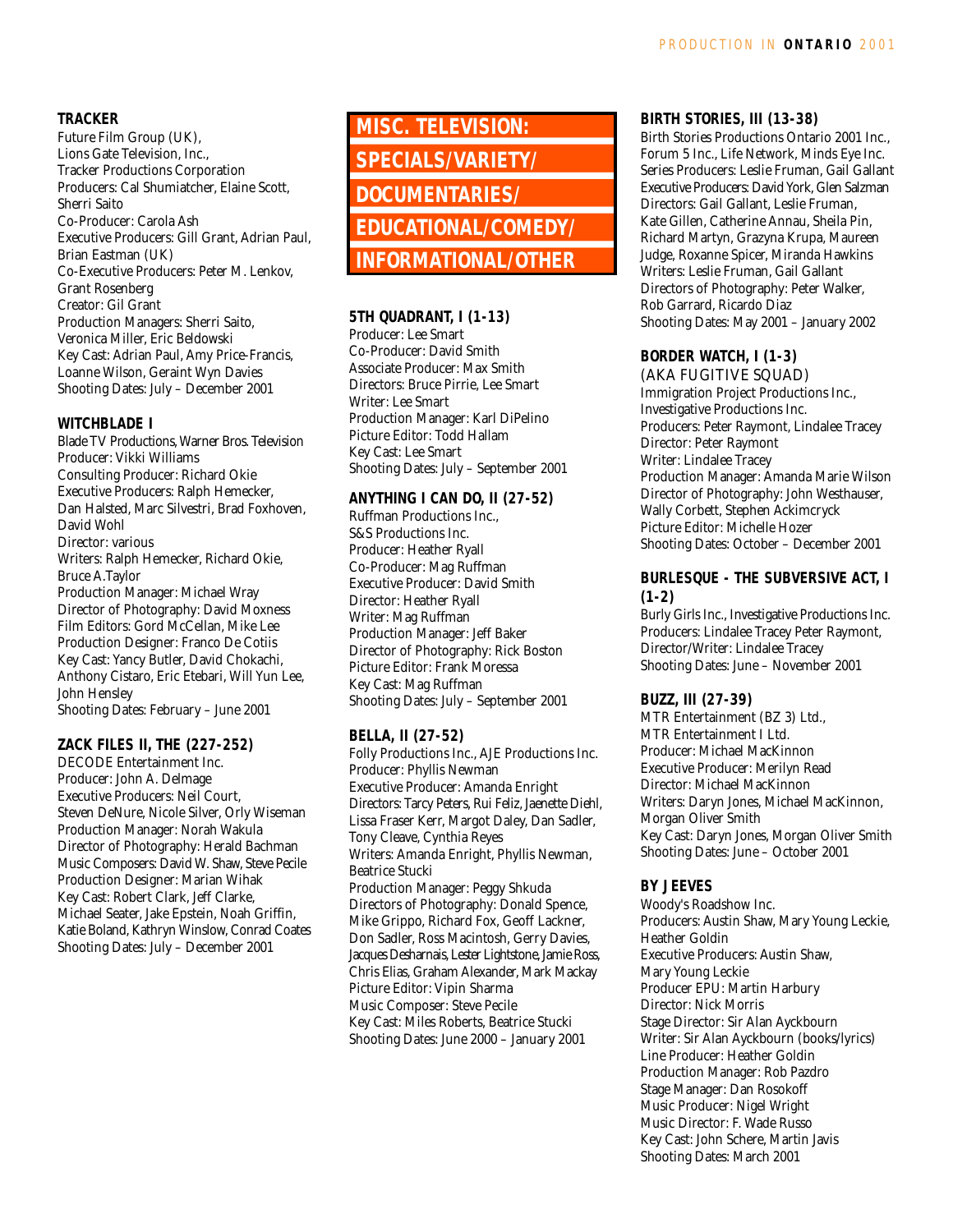## **CANADIAN GEOGRAPHIC PRESENTS, IV**

Summerhill Entertainment/CANGEO IV Inc. Producer: John LaRose Executive Producers: Ronald Lillie, William Johnston, Lee Herberman Writers: Sid Marty, John LaRose Prouction Supervisor: Ed Barreveld Director of Photography: Ian Kerr Picture Editor: Mark Cook Music Composers: Eric Cadesky, Nick Dyer Key Cast: Colm Feore (narrator) Shooting Dates: March – July 2001

## **CANADIANS: BIOGRAPHIES OF A NATION (CENTRAL), THE, I (1-3)**

Canadians Central Productions Inc., Reel Time Images Inc. Producer: Donna Zuckerbrot Executive Producer: Daniel Zuckerbrot Directors/Writers: Martin Harbury, Robert Verdecchia, Daniel Zuckerbrot Key Cast: Patrick Watson Shooting Dates: August – November 2001

## **CG KIDS, I (1-20)**

Geo Kids Productions Inc., Summerhill Entertainment Inc. Producer: Jennifer McAuley Executive Producers: Ron Lillie, Bill Johnston, Lee Herberman Writer: Jennifer McAuley Production Managers: Andre Czernohorsky, David Andrew Nicholson Music Composer: Nicholas Sterling Hosts: Jennifer Aacicot, Jamie Shannon Other Cast: Dano Underwood Shooting Dates: August 2001 – March 2002

## **CHROME AND THUNDER**

9105-7698 Quebec Inc., O/A Contraband Productions, 1483500 Ontario Inc., O/A Chrome And Thunder Producers: Robert Rosie Rowbotham, Tom Mann, Tina Soomet Executive Producers: Jim Hanley, Eric Douglas Associate Producer: Lisa Kojola Director/Writer: Tom Mann Production Manager: Lisa Kojola Director of Photography: Ray Hagel Picture Editor: Firuz Daud Shooting Dates: July – October 2001

## **CIRCUS, II (14-39)**

AAC FACT Productions, Circus II Productions Producers: Daniel Zuckerbrot, Donna Zuckerbrot Executive Producer: Patricia Phillips Director/Writer: Daniel Zuckerbrot Shooting Dates: April – September 2001

## **CLASS ACT (1-13)**

Triple Threat Productions Inc., Breakthrought Films &Television Inc. Producers: Ira Levy, Ron Singer, Peter Williamson Executive Producers: Ira Levy, Ron Singer, Peter Williamson, Elaine Waisglass Supervising Producer: Kirsten Scollie Creative Producer: Fancine Zuckerman Directors: Shelley Saywell, Francine Suckerman, Barri Cohen, Judy Block Directors of Photography: Bongo, Rick McVicor, Mark Caswell Picture Editors: Michelle Munn, Mark Stokes Music Composer: Roderick Samuel Shooting Dates: Sept 2000 – May 2001

#### **CLAUDE JUTRA**

Fox-Fire Films Limited, Production Docu 2 Inc. Producers: Andre Theberge, Anne Frank Director: Paule Baillargeon Writer: Jefferson Lewis Director of Photography: Michael Savoie Picture Editor: Dominique Sicotte Shooting Dates: August – November 2001

## **COLD EMBRACE**

90th Parallel Film and Television Productions Ltd. Producer: Andrew Gregg Executive Producer: Gordon Henderson Director/Writer: Andrew Gregg Production Manager: Susanne Cuffe Director of Photography: Paul Freer Picture Editor: Geoff Matheson Music Composer: Bruce Fowler Shooting Dates: February – April 2001

## **DANGEROUS OBSESSIONS**

1480147 Ontario Inc., Primitive Entertainment Inc. Producers: Kristina McLaughlin, Tom Perlmutter Executive Producers: Michael McMahon, Tom Perlmutter Production Manager: Aaron Barnett Director: Katherine Gilday Writer: Marc de Guerre Director of Photography: Ali Kazimi Key Cast: Andrew Martin-Smith, Stephanie Nikolaidis, Terra Vnesa Shooting Dates: July – September 2001

## **DINOSAUR BABIES: THE NORTH AMERICAN STORY**

Paula Salvador Productions Producer: Paula Salvador Executive Producers: Stephen Ellis, Gaynelle Evans Director/Writer: Paula Salvador Line Producer: Paula Salvador Production Manager: Brian Torobin Director of Photography: Michael Ellis Picture Editor: Warren Chinn Music Composer: Jean-Francois Cote Art Director: Hall Train Narrator: Shirley Douglas Shooting Dates: January – June 2001

## **ENDLESS GRIND, THE, I**

The Endless Grind I, OCNUS Productions Inc., The Comedy Newtwork Producer/Director: Greg Lawrence Writers: Greg Lawrence, Alex Ganetakos Production Manager: Roberta Bouchard Director of Photography: Louis Durocher Production Designer: Marie-Christine Feraud Picture Editor: Chris Coote Music Composer: Serge Cote Art Director: Colleen Marchand Key Cast: Sheila McCarthy, James Bradford, Jayne Eastwood Shooting Dates: June – August 2001

## **EXPECTING**

D-Day Productions Producers: Kirk Johnson, Sharon Petzold Associate Producers: Valerie Buhagiar, Angela Gei, Barbara Redecki Executive Producer: Thomas Walden Director: Deborah Day Story By: Deborah Day, Karen Hill, Cindy Stone Director of Photography: James Griffith Picture Editor: Lara Mazur Music Composer: Donald Quan Production Designer: Alta Louise Doyle Key Cast: Valerie Buhagiar, Angela Gei, Derwin Jordan, Debra McGrath, Colin Mochrie, Thom Melissis, Karl Pruner, Barbara Radecki Shooting Dates: September 2001

## **FAMILY DANCE: TALES FROM SANDWICH GENERATION, THE, I (1-26)**

Sandwich Productions Inc., Breakthrough Film and Television Inc. Creative Producer: Barri Cohen Associate Producer: Donna Dudinsky Executive Producers: Ira Levy, Peter Williamson Supervising Producer: Kirsten Scollie Directors: Karen Shopsowitz, Barri Cohen, Leslie Cote, Maya Gallus, Ali Lazimi Production Managers: Craig Baines, Paula Butorac

Director of Photography: Alfred Dion, Zoe Dirse, Don Spense, Marc Landau, Antonin Lhotsky, Rick McVicar, Mark Caswell, David Patrick, Ben Sharp, Eric Schurman, Steve Adamcryck, Jason Webber, Richard Strainger Picture Editors: Duncan Christie, Sue Cormack, Cathy Gulkin, Greg Hopen, Paul Kilback Music Composer: Davis Cremar Shooting Dates: January – June 2001

## **FEMCAB**

FemCab Productions Inc., Sienna Films Inc. with Nightwood Theatre Producers: Jennifer Kawaja, Julia Sereny Director: Kim Derko Key Cast: Maggie Cassella, Jennifer Podemski Shooting Dates: March 2001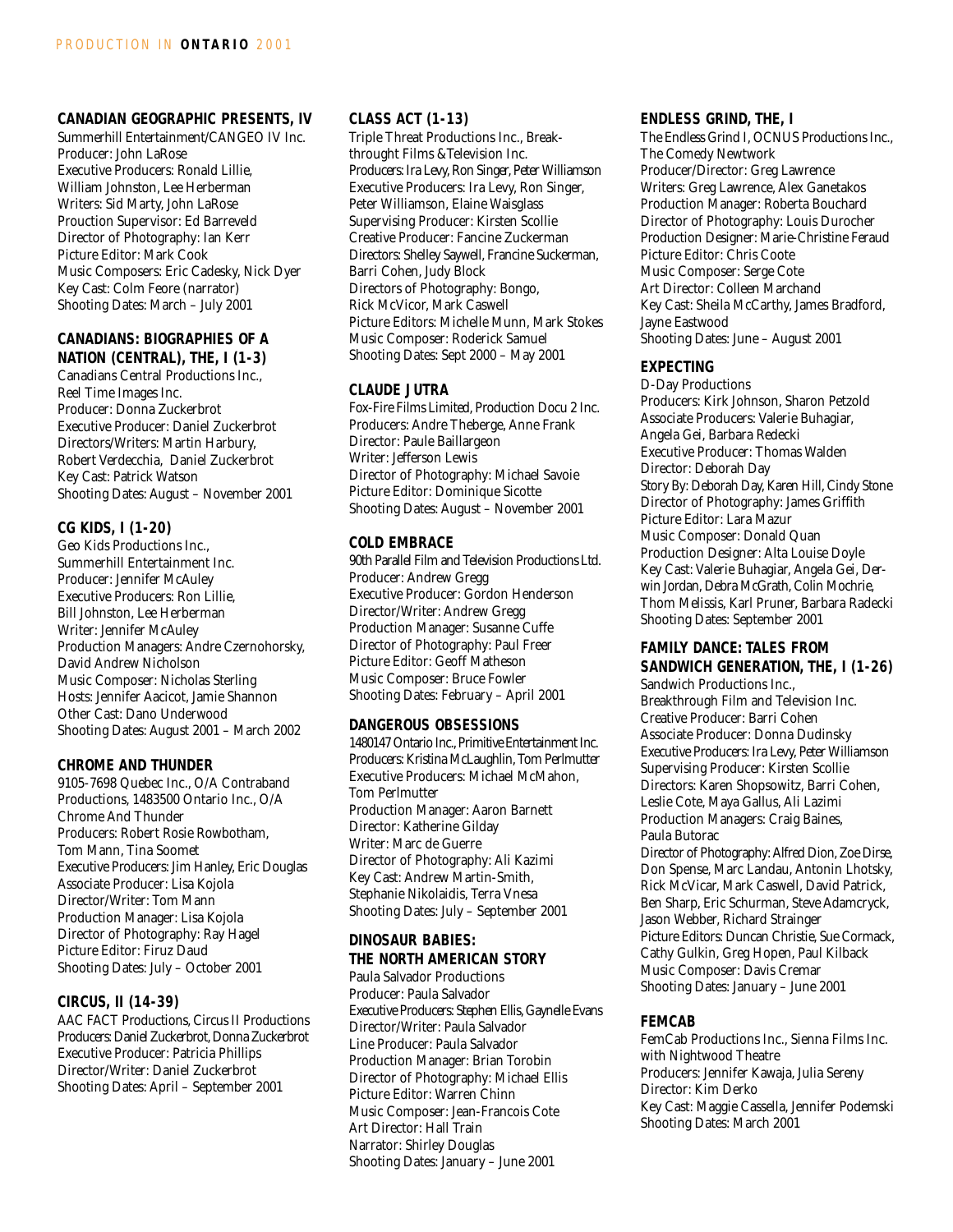## **FLOWER POWER, II (8-33)**

HGTV Canada Inc., Summerhill Entertainment Inc. Executive Producers: Bill Johnston, Lee Herberman, Ron Lillie Production Supervisor: Sue Skinner Director: Maria Armstrong Writer: Catherine Fogarty Camera: Rick Boston, Colin Evans Editor: Eric Abboud Music: Lou Pomanti Key Cast: Stephen Wescott-Gratton Shooting Dates: May 2001 – April 2002

#### **FLIGHTPATH: THE TOP TEN AIRCRAFT**

Great Sky Productions Limited Producer: Mike Feheley Executive Producers: Michael Maclear, Mike Feheley Director: Roger Pyke Writer/Narrator: Tom Gould Director of Photography: Robert Holmes Editor: Bill Richardson Music Composers: Kevan Staples, Jim Longo Shooting Dates: August – October 2001

## **FORGIVE US OUR DEBTS**

Windborne Productions Producer/Director: Karen Pascal Writers: John Dalla Costa, William Finlay Production Manager: Anne-Lis Morris Director of Photography: Gary Elmer Picture Editor: Dave Shepperd Music Composer: Ray Montford Art Director: Blaise Pascal Key Cast: John Dalla Costa Shooting Dates: January – May 2001

## **FRIDAY THE 13th : THE DEVIL IN DOVER**

Aysha Productions Inc. Producer: Allison Grace Executive Producer: Sun-Kyung Yi Director: Allison Grace Writers: Allison Grace, John Haslett Cuff Production Manager: Andra Abolins Picture Editor: Greg West Music Composer: Mark Korven Shooting Dates: May – July 2001

## **FRONTIERS OF CONSTRUCTION III**

Barna-Alper Productions Inc./Fiddlehead Producer: David Langer Executive Producer: Laszlo Barna Co-Executive Producer: Sam Grana Associate Producer: Jim Hogan Directors/Writers: Alan Mendelsohn, Christine McLean, Elliott Shiff, Jennifer Powers Scott, John Darroch, Laine Drewery, Liam O'Rinn, Maurice Aubin, Susan Mawhood Production Manger: Pim Vandertoorn Directors of Photography: Michael Ellis, Michael Nolan Picture Editors: Don Flatt, Ed Balevicious, Francine Mazerolle, Lorenzo Massa, Oliver Nanton Shooting Days: July – Decembr 2001

## **GAMEFACE, I (1-13)**

MTR Entertainment (Hurt) Ltd., MTR Entertainment I Ltd. Producer: Merilyn Read Executive Producers: Steve Jarosz, Nicole St. Pierre, Merilyn Read Director: Jason Leroux Writers: Matt Hopkins, Cameron Hughes, Tim Steeves Line Producer: Alison Lewis Director of Photography: Jason Leroux Key Cast: Matt Hopkins, Cameron Hughes Shooting Dates: November 2000 – March 2001

## **GARDENER'S JOURNAL, THE, XI (183-195)**

Gardener's Journal Inc., S & S Productions Inc. Producer: Kathy Renwald Executive Producer: David Smith Director/Writer: Kathy Renwald Production Manager: Monica Presta-Fox Director of Photography: Robert Findlay Picture Editor: Ava Stokl Key Cast: Kathy Renwald Shooting Dates: May – September 2001

## **GOING TO EXTREMES, I (1-4)**

AAC FACT Productions, KEO Films, Extremes Productions Inc Producers: Andrew Palmer, David Tibballs Executive Producers: Ian McLeod, Zam Baring Supervising Producer: Caitlin O'Leary Directors: Andrew Palmer, David Tibballs Writer: Nick Middleton Key Cast: Nick Middelton Shooting Dates: January – July 2001

## **GOODS, THE, II (14-65)**

Insight Production Company Ltd., Insight Releasing Ltd. Producers: Martha Kehoe, Karen Von Hahn Executive Producers: John Brunton, Barbara Bowlby Associate Producer: Andrea Webb Director: Martha Kehoe Writer: Karen Von Hahn Line Producer: Louise Wood Key Cast: Karen Von Hahn Shooting Dates: April – October 2001

## **GRAVEYARD SHIFT, I (1-6)**

White Pine Pictures Producers/Directors/Writers: Lindalee Tracey, Peter Raymont Production Managers: Jennifer Horvath, Andrea Stokes Director of Photography: John Westhauser, Wally Corbett Picture Editors: Oliver Manton, Margo Miazga, Michele Hozer, Anna Pafomow Music Composers: John Weslman, Rob Carli Shooting Dates: March – April 2001

## **HISTORY BITES, IV (64-87)**

History Bites Productions Inc., History Television Inc., S & S Productions Inc. Producer/Director: Richard Green Executive Producer: David Smith Writers: Richard Green, Duncan McKenzie, Amy McKenzie, Eric Lunsky, Jeremy Winkels, Daniel Di Ta Ta Key Cast: Bob Bainborough, Janet van De Graaff, Richard Green, Ron Pardo Shooting Dates: June – November 2001

## **HISTORY'S COURTROOM, I (1-6)**

Leading Cases Productions Limited Producer: Pilar Segura Executive Producers: Michael Maclear, Mike Feheley Drama Segment Directors: Gail Harvey, Deborah Samuel Documentary Directors: Claudette Jaiko, Richard Meech, Andrew Munger, Roger Pyke, Roxanna Spicer, Christopher Terry Narration Director: Alan Gough Writer: Tom Gould Production Manager: Randy Alexander Director of Photography: Ludck Bogner Picture Editors: Claudio De Grano, Richard Houghton, Richard Miller, Bill Richardson Music Composer: David Wall Art Director: Andrew Berry Host/Narrator: Kirk Makin Shooting Dates: September – November 2001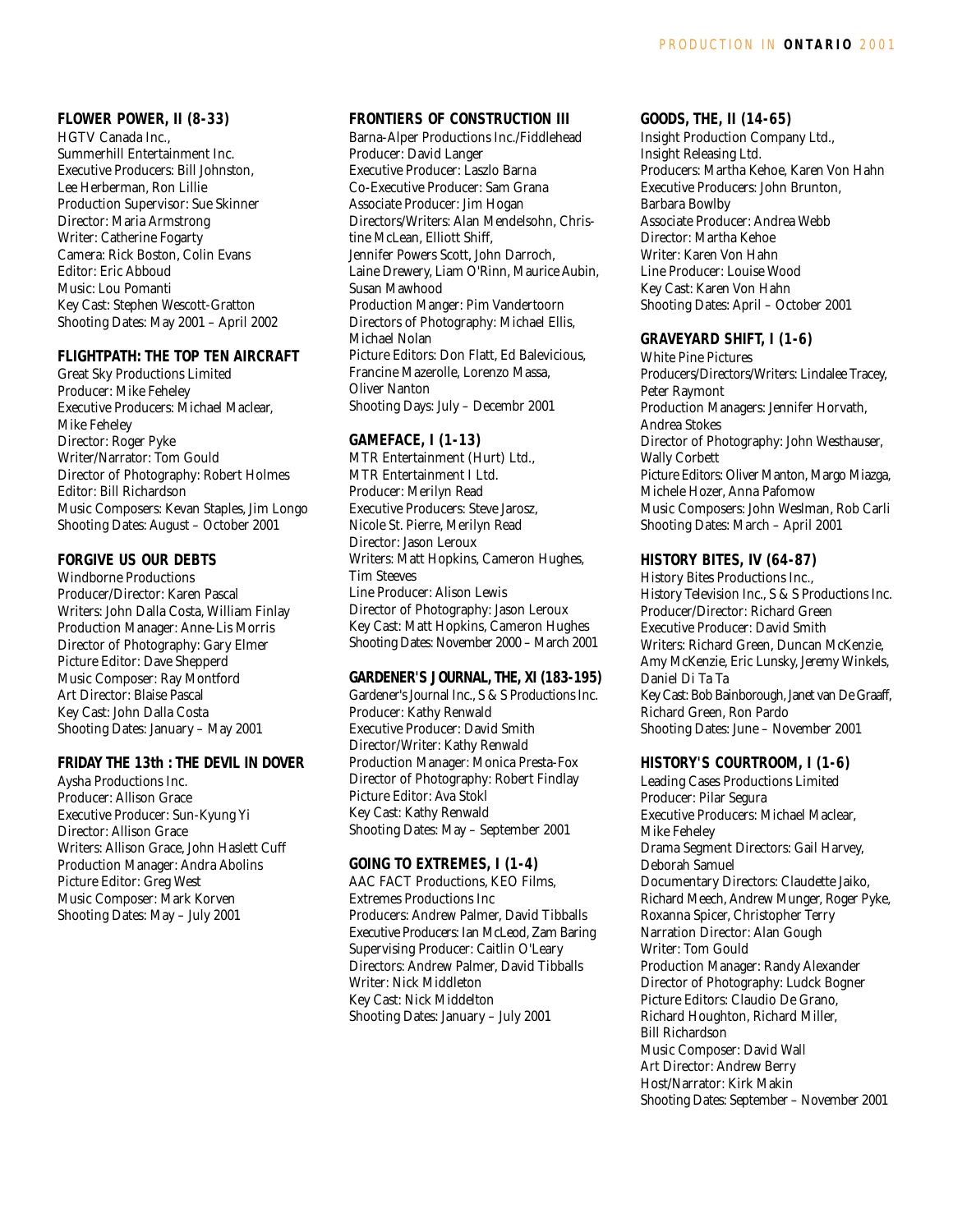## **LABOUR PAINS: THE BIRTH OF INDUSTRIAL UNIONISM**

Norflicks Productions Ltd. Producer: Richard Nielsen Director: Marta Hastings Writer: Richard Nielsen Line Producer: Lana Pitkin Production Managers: John McMullan, Michael Ulster Director of Photography: Michael Ellis Picture Editor: Todd Hodge Music Composer: John Lang Key Cast: Barbara Budd, Martin Doyle Shooting Dates: February – April 2001

## **LIFE & TIMES OF WADE DAVIES**

90th Parallel Film and Television Productions Ltd. Producer/Director/Writer: Andrew Gregg Executive Producer: Gordon S. Henderson Production Manager: Susanne Cuffe Director of Photography: Paul Freer Picture Editor: Geoff Matheson Music Composer: Bruce Fowler Shooting Dates: August 2001 – January 2002

## **LITTLE MIRACLES, III (40-65)**

Little M Productions (2001) Inc., Breakthrough Films & Television Inc., Breakthrough Entertainment Inc. Executive Producers: Ira Levy, Peter Williamson, Ron Singer Story Producer: Catherine May Supervising Producer: Kristen Scollie Directors: Susan Rynard, Kenton Vaughan, Bay Weyman, Ali Kazimi, Shelley Saywell, Maya Gallus, Allan Gough Production Manager: Amy Marcella Directors of Photography: Mark Caswell, David Patrick, Richard Stringer, Steve Adamcryck, Zoe Dirse, John Maronet, Dennis Rindsem, Ben Sharp, Rob Garrard Picture Editors: Celest Natale, Mark Baxter, Carole Larson, Mark Stokes, Jaice Carmondy, Greg West, Greg Hopen, John Meakin, Roslyn Kalloo Music Composers: Kevin Dowler, Davis Cremar Key Cast: Gail Kerbel Shooting Dates: March – October 2001

## **LOCH NESS: SEARCH FOR THE TRUTH**

AAC FACT Productions, Zig Zag Productions Ltd., Legend of the Beast Productions Ltd. Producer: Neil Ferguson Executive Producers: Ian McLeod, Danny Fenton Director/Writer: Lorne Townend Key Cast: Eric Murphy Shooting Dates: April – May 2001

## **LOVE BY DESIGN, I (1-13)**

Love By Design Television Productions Inc. Producer: Warren Sulatycky Executive Producers: Donnelly Director: Warren Sulatycky Writers: Al Magee, Warren Sulatycky Line Producer: Al Magee Production Manager: Emma Jaconello Director of Photography: Jeff Siberry Art Director: Andrew Boteckia Key Cast: DeeDee Hannah, Richard Yearwood Shooting Dates: August – September 2001

#### **LOVE IS NOT ENOUGH, I (1-13)**

Aysha Productions Inc., Hajima Productions Inc., Cargo Releasing Producers: Sun-Kyung Yi, John Haslett Cuff Associate Producer: Andra Abolins Directors: John Haslett Cuff, Sun-Kyung Yi Writer: John Haslett Cuff Director of Photography: David Donnell Picture Editor: Nick Hector Music Composer: Mark Korven Shooting Dates: August – October 2001

#### **MCLUHAN'S WAKE**

1038778 Ontario Inc. Producers: Kristina McLaughlin, Michael McMahon Co-Producer: Gerry Flahive Executive Producers: Michael McMahon, Tom Perlmutter Director: Kevin McMahon Writer: David Sobelman Director of Photography: John Tran Picture Editor: Chris Donaldson Music Composer: Kurt Swinghamer Key Cast: Gary MacRae, Kathleen Hay Shooting Dates: June – July 2001

## **MONEY WORLD, I (1-18)**

Money World Media Inc. Producers: Janet Loveday, Andrew Ridley Co-Producer: Asiaworks Executive Producer/Director: Kevin Fox Associate Producers: Gail Burgin, Tara York Line Producer: Liz Rondelet Art Directors: Andrew Brown, Devon O'Keefe Directors of Photography: Robert Dollar, Scott Nichol Picture Editors: Kevin Dimitroff, Andrew Brown, Kevin Smith, Karen Kerr Music Composer: 8x10 Productions (C. Hoffman) Key Cast: Damon Redfern Shooting Dates: July – April 2001

#### **MODERN MANNERS, III (27-52)**

Modern Manners Productions Inc., The TV Factory Inc. Producer: Leanna Crouch Executive Producer: Arnie Gelbart Director: Alison Bruce Writers: Leanna Crouch, Jesse Fawcett Key Cast: Michelle Butterly Shooting Dates: June – September 2001

## **MORIMOTO - RAW!**

Red Apple Entertainment/R.A.E. Food TV Inc. Producer: Rachel Low Executive Producers: Lachel Low, Tim O'Brien Director: Hadley Obodiac Writer: Cameron Rothery Production Manager: Simon Watts Director of Photography: David Johns Picture Editor: Ricardo Acosta Music Composer: Tom Third Shooting Dates: June – November 2001

#### **OFFSPRING**

Barna-Alper Productions Inc. for CBC Executive Proucer: Laszlo Barna Associate Producer: Jeff Vanderwal Director/Writer: Barry Stevens Directors of Photography: Barry Stone, Colin Clarke Picture Editor: Manfred Becker Music Composer: Ken Myhr Shooting Dates: Spring – Summer 2001

## **OPENING SOON, I (1-13)**

(AKA: OPENING NIGHT) Red Apple Entertainment, RAE TV Inc. Producer: Rachel Low Executive Producers: Rachel Low, Timothy O'Brien Directors: Various Writer: Cameron Rothery Production Manager: Simon Watts Directors of Photography: David Johns, John Tran Picture Editors: Ricardo Acosta, Oliver Manton Music Composer: Tom Third Shooting Dates: May 2001 – February 2002

## **PLANET PARENT, I (1-13)**

Planet Parent Inc., TVOntario Producer: Leanna Crouch Executive Producer: Arnie Gelbart Director: Indra Seja Directors of Photography: Chris Elias, Mary Kokkoros, Paul Neal Picture Editors: Andrew Kines, Frank Moressa Music Composer: Geoff Bennett Key Cast: Kate Tavender Shooting Dates: March – May 2001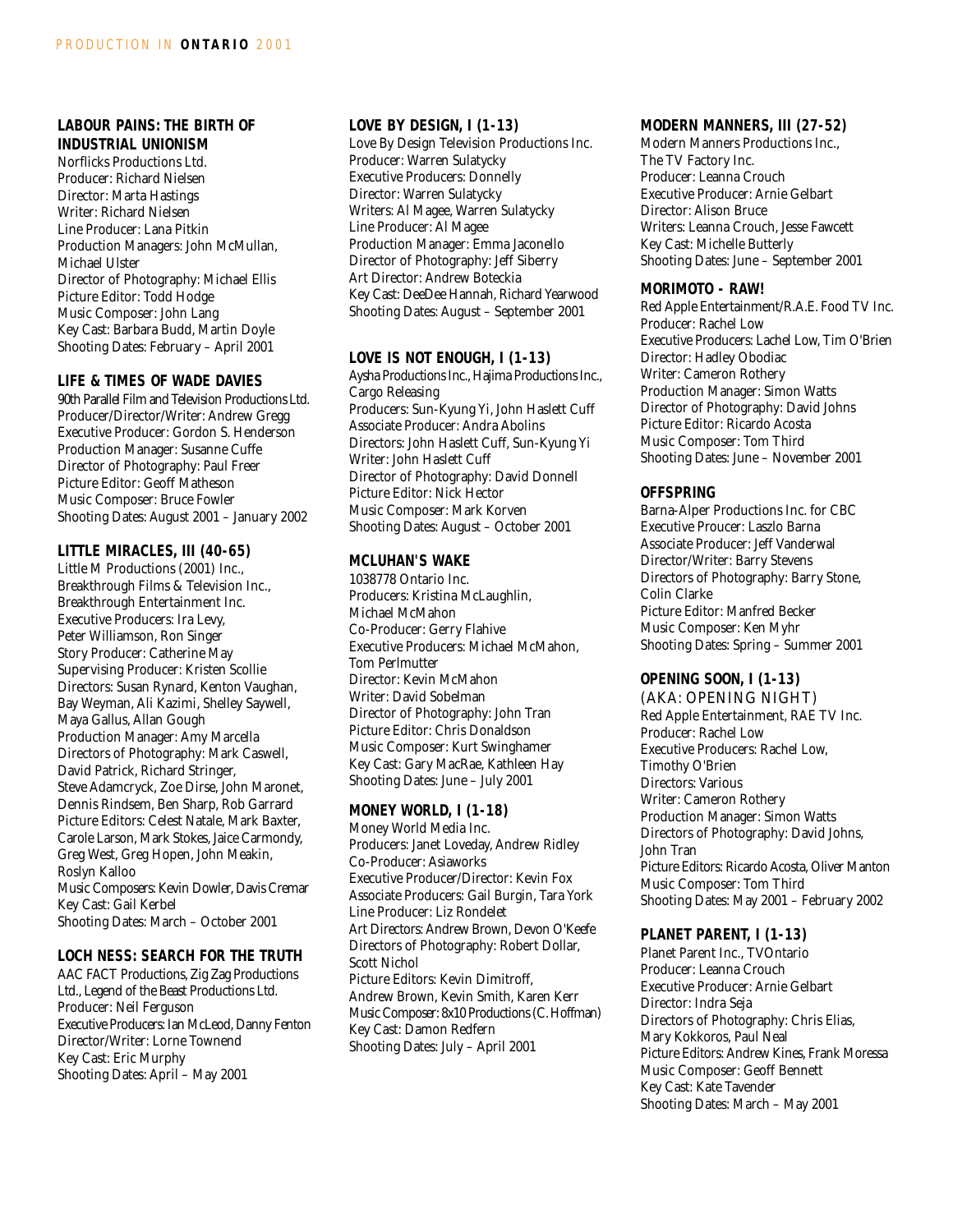#### **PLANET PARENT, II (14-26)**

Planet Parent Inc., TV Ontario Producer: Leanna Crouch Executive Producer: Arnie Gelbart Director: Alison Bruce Director of Photography: Chris Elias Music Composer: Geoffrey Bennett Key Cast: Kate Tavender Shooting Dates: October 2001

## **POPSTARS, I (1-14)**

1429515 Ontario Inc., 3760693 Canada Inc. Producer: Maria Pimentel Executive Producer: Michael Geddes Director/Writer: Joseph Blasioli Director of Photography: Michael Villeneuve Key Cast: Al Kingdom Shooting Dates: August 2000 – April 2001

#### **POPSTARS, II - BOY MEETS GIRL**

2004063 Ontario Inc. Producer: Maria Pimentel Executive Producer: Michael Geddes Co-Executive Producer: Tom Powers Associate Producer: Rachael Horvath Director/Writer: Joseph Blasioli Director of Photography: Carlos Esteves Picture Editor: Craig Bateman Music Composer: Pete Warnica Shooting Dates: September 2001 – May 2002

## **REAL MEN (1-65)**

Breakthrough Films & Television Inc. Real Men Productions Inc. Creative Producer: Tim Steeves Supervising Producer: Kirsten Scollie Executive Producers: Ira Levy, Peter Williamson Associate Producer: Karen Dougherty Directors: Dennis Saunders, Steve Wright Associate Director: Carol Wilkinson Series Consultants: Luciano Casmiri, Alex Galatis Line Producer: Carolynne Bell Production Manager: Eric Wiegand Camera: Gary Asseline, Derrick Banner, Ted Hart, Alton Morgan, Eric Shurman Music Composer: Eric Cadesky, Nick Dyer Production Designer: Jonathan Dueck Art Director: Chris Irvine Key Cast: Kate Ashby, Ryan Belleville, Steve Brinder, Chuck Byrn, Ted Dykstra, Laurie Elliott, Kedar, Dwayne Hill, Jean Paul, Noam Rosen, Tim Rykert, Anne-Marie Scheffler, Krista Sutton Shooting Days: November 2001

## **ROOM SERVICE, II (2014-2039)**

Primavista Television, Room Service Productions Inc. Producer/Director: Michael Prini Executive Producer: Stephen Stohn Writers: Sarah Richardson, Michael Prini Director of Photography: Paul Freer Picture Editor: David Manning Music Composer: David Krystal Art Directors: Ashley Botten, Patsy Smith, Tanya Bonus Key Cast: Sarah Richardson Shooting Dates: April – July 2001

#### **ROYAL CANADIAN AIR FARCE, VIII (1-25)**

Royal Canadian Air Farce (TV8) Inc., Air Farce Productions Inc. Producers: Roger Abbott, Don Ferguson Associate Producer: Wayne Testori Line Producer: Lucy Stewart Director: Perry Rosemond Writers: Rick Olsen, Gord Holtam Production Designer: Barbara Farquharson Key Cast: Roger Abbott, Don Ferguson, Luba Goy Shooting Dates: September 2000 – April 2001

## **SAVOIR FAIRE, VI (6079-6084)**

Primavista Television, Savoir Faire Productions Inc. Producer/Director: Michael Prini Executive Producer: Stephen Stohn Writers: Nik Manojlovich, Michael Prini Directors of Photography: Damir Chytil, Paul Freer Picture Editor: David Manning Music Composer: Wendy Watson Art Directors: Patsy Smith, Sonja Scharf, Nancy Rychel Key Cast: Nik Manojlovich Shooting Dates: August – November 2001

## **SKIN DEEP, III (13-52)**

Being Human Productions III Inc., Inner City Films Inc. Producers: Amos Adetuyi, Alfons Adetuyi Associate Producer: Anjoli Bandyopadhyay Segment Producers: Karen McDermott, Sarah Sked, Mara Ravins Field Producer: Susanne Schlomer Directors: Various Production Manager: Rob Pazdro Director of Photography: John Grierson Picture Editor: Owin Lambeck Music Composer: Jim McGarth Shooting Dates: February 2001 – May 2002

## **STRAIGHT TO THE HEART: THE LIFE OF HENRI NOUWEN**

Windborne Productions Producer/Director: Karen Pascal Writers: William Finlay, Karen Pascal Production Manager: Anne-Lis Morris Director of Photography: Gary Elmer Picture Editor: Dave Shepherd Music Composer: Howard Baer Art Director: Blaise Pascal Shooting Dates: January – May 2001

## **STREETS OF THE WORLD, I (1-13)**

Streets of the World Productions Inc., Breakthrough Enterprises Inc., Breakthrough Entertainment Inc.,Double Exposure Limited (UK) Producers: Lucy Bassnett-McGuire, Janice Dawe Associate Producer: Elisa Lau Johnston Executive Producers: Sandy Balfour, Andrew Bethell, Ira Levy, Peter Williamson Supervising Producer: Kristen Scollie Directors: Harvey Crossland, Ingrid Falck, Maya Gallus, Colin Izod, Neil MacLennan Writers: Scott Brown, Damir Chytil, Eric Shurman, Simon Smith, Zoran Veljkovic, Yuri Yermolin Key Cast: Barbara Budd Shooting Dates: July 2000 – January 2001

## **SUBWAY ELVIS**

90th Parallel Film and Television Productions Ltd. Producer: Mick Gzowski Executive Producer: Gordon S. Henderson Director/Writer: Mick Gzowski Production Manager: Susanne Cuffe Director of Photography: Robert Holmes Picture Editor: Geoff Matheson Shooting Dates: June – September 2001

## **SUNDANCE 20**

AAC FACT Productions, Utah Productions Inc. Executive Producers: Ian McLeod, Adam Pincus Supervising Producer/Writer: Caitlin O'Leary Director: Doug Pray Shooting Dates: May – August 2001

## **SUPERMODELS**

2002966 Ontario Inc. Producer: Maria Pimentel Executive Producer: Michael Gedded Co-Executive Producer: Tom Powers Associate Producer: Rachel Horvath Co-Producer: Monica Szenteszky Director: Josh Levy Directors of Photography: Jason Tan, Carlos Esteves Art Director: Bob Dosic Music Composer: Pete Warnica Shooting Dates: July – September 2001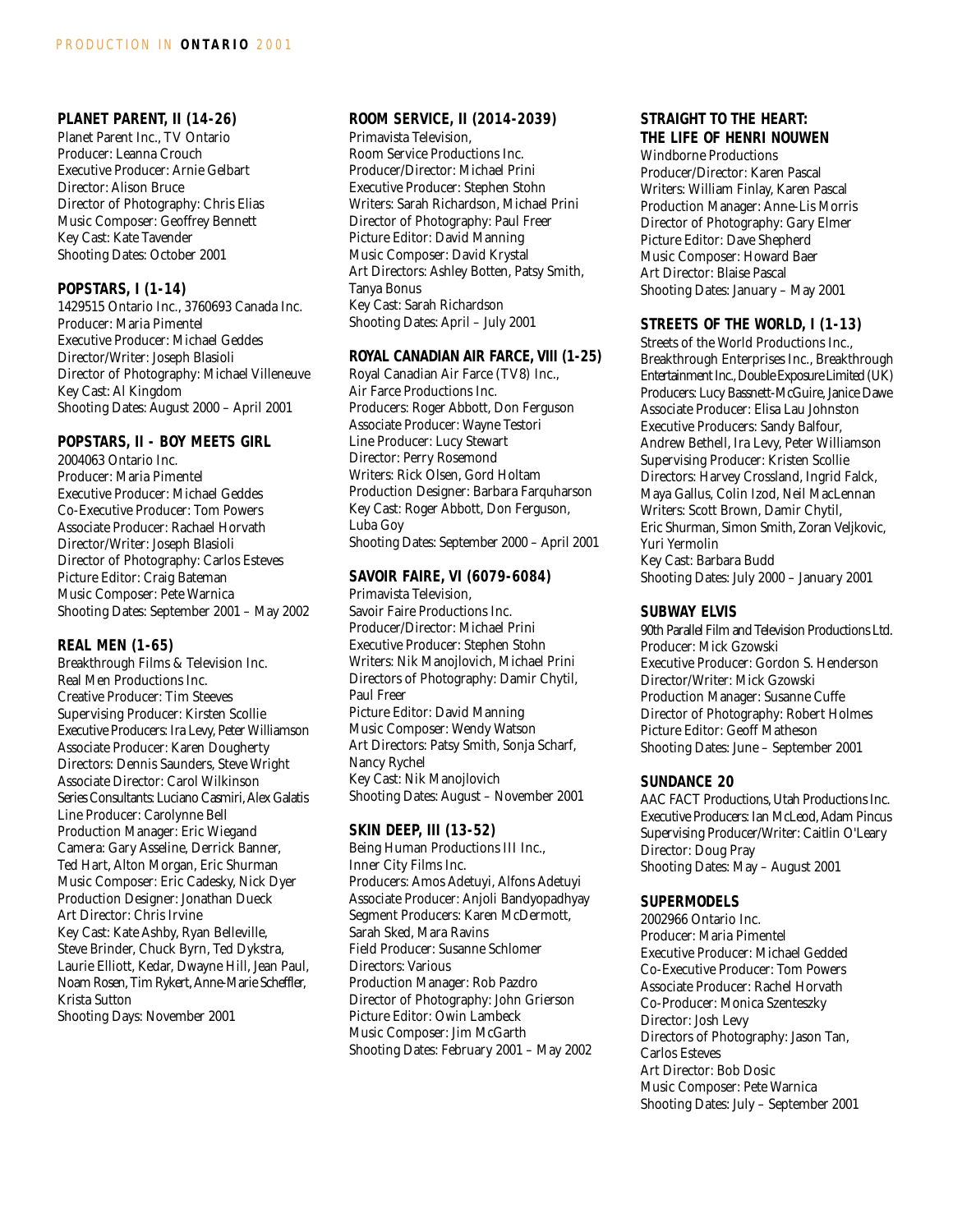## **SURGEONS, THE, I (1-13)**

Red Apple Entertainment, Surgeons Productions Inc., Producer: Daniela Battistella Executive Producers: Stan Lipsey, Tim O'Brien Directors: Dan Robinson, Daniela Battistella Writer: Daniella Battistella Production Manager: Simon Watts Directors of Photography: Mike Grippo, Richard Fox, Marlon Paul Picture Editor: John Sanders Shooting Dates: May –November 2001

#### **SYSTEM CRASH, IV**

System Crash IV Productions Inc. Producer: Richard Baker Executive Producer: Paula Parker Co-Producer: Josh Morris Writers: Josh Morris, Emily Andras Music Composer: Liz Baird Shooting Dates: June – August 2001

## **TEAM, THE, I, (1-8)**

Primitive Entertainment, 1454105 Ontario Inc., Producers: Kristina McLaughlin, Michael Betcherman, Tom Perlmutter Executive Producers: Tom Perlmutter, Michael McMahon Directors/writers: Michael Betcherman, Tom Perlmutter Production Manager: Kristina McLaughlin Directors of Photography: Peter Walker, Robert Garrard Picture Editors: Christopher Donaldson, John Lang Key Cast: Anthony Sherwood Shooting Dates: November 2000 – March 2001

## **TITANS**

Titans Productions Inc., Paperny Films Inc., Generic Productions Inc. Producer: David Paperny Co-Producer: Michael Levine Executive Producers: David Paperny, Michael Levine Directors: Andrew Burnstein, Terry McEvoy, Elliot Shiff, Mo Simpson Production Manager: Jennifer Snyder Directors of Photography: John Collins, Rolf Cutts, Michael Grippo, Larry Carey Picture Editors: Timothy Reed, Edwin Balevicious, Bob Landry, Geoff Matheson Music Composer: Patric Caid Key Cast: Peter Kent Shooting Dates: October 2000 – January 2001

## **TOY CASTLE, THE, II (27-46)**

The Toy Castle II/Le Chateau Magique II Toy Castle Productions/ Sound Venture **Productions** Producers: Neil Bregman, Katherine Jeans Executive Producer: Neil Bregman Director: Katherine Jeans Writer: Nancy Trites Botkin Production Manager: Nancy Boucher Picture Editor: Harry Ferderber Music Composer: Andrew Huggett Production Designer: Mary Kerr Key Cast: Jorden Morris, Elizabeth Olds, Rick Jones Shooting Dates: May – June 2001

#### **TURNING POINTS OF HISTORY, IV (40-52)**

Episode 16 Productions Inc., Barna-Alper Productions Inc., Alliance Atlantis Motion Picture Distribution Inc., Alliance Atlantis International TV Distribution Ltd. Executive Producers: Laslo Barna, Frank Savoie Directors/Writers: Nadine Pequeneza, David Kaufman, Colin King, Margaret Slaght, Mary AnneAlton, Stephen Silver, Fern Levitt, Ron Cormier, Denise Poirier, Maurice Aubin Shooting Dates: August 2000 – January 2001

## **UH OH!, V**

Uh Oh V Productions Inc. Producer/Director: Rick Watts Executive Producer: Paula Parker Co-Producer: Gillian Pike Writers: Maggie Matulic, Emily Andras, Briane Nasimok, Lorna Brown Music Composer: Scott Yaphe Art Director: Brenda Green Lighting Director: Barney Stewart Shooting Dates: May – October 2001

## **UNHOLY WATER**

Barna-Alper Productions Inc. for CTV Executive Producer: Laszlo Barna Director: Kathryn Outred Writers: Kathryn Outred, Alan Mendelsohn Production Manager: Pim Vandertoorn Picture Editor: Thomas Cooper Music Composer: David Grant Shooting Dates: May 2001

## **UNTALKATIVE BUNNY, THE, I (1-13)**

Untalkative Bunny 2000 Inc., 1024326 Ontario Inc./Dynomight Cartoons., Hit Entertainment ., RTL Disney Fernsehen GMBLT & Co KG Producers: Diane Craig, Phil Littler Executive Producers: Ted Bather, Diane Craig, Steve Jarosz Directors: Graham Folk, Phil Littler Writer: Graham Falk Line Producer: Susan Stranks Key Cast: Liz Macrae, Cory Perkins Shooting Dates: September 2000 – January 2001

#### **URBAN WILD, I (1-3)**

Urban Wild Inc., Stuart Samuels Productions Inc., Tele Images International Producer: Stuart Samuels Executive Producers: Martin Keltz, Karin Lippert Associate Producer: Marianne Kushmaniuk Director/Writer: Stuart Samuels Production Manager: Marianne Kushmaniuk Director of Photography: Richard Fox Picture Editors: Mike Scott, Warren Young, Music Composers: Carolin Petit, Fabbrizio Sirotti Key Cast: Rick Shurman (narrator)

## **VANISHING ACTS**

Aysha Productions Inc. Producers: Sun-Kyung Yi, John Haslett Cuff Associate Producer: Allison Grace Director: Sun-Kyung Yi Writer: John Haslett Cuff Production Managers: Aderonke Akande, Andra Abolins Director of Photography: Mark Mackay Picture Editor: Nick Hector Music Composer: Mark Korven Narrator: Liz Soderberg Shooting Days: May 2000 – February 2001

## **WARM-UP SHOW, THE, II (201-220)**

Black Irish Productions Ltd., The Comedy Network, Insight Releasing Ltd Producers: Allen C. Magee, Sean Tweedley Co-Producer: Maureen Riley Executive Producers: John Brunton, Allen C. Magee Line Producer: Sue Brophey Director: Heather Jenken Writers: Allen C. Magee, Sean Tweedley Key Cast: Sean Tweedley Shooting Dates: September 2000 – April 2001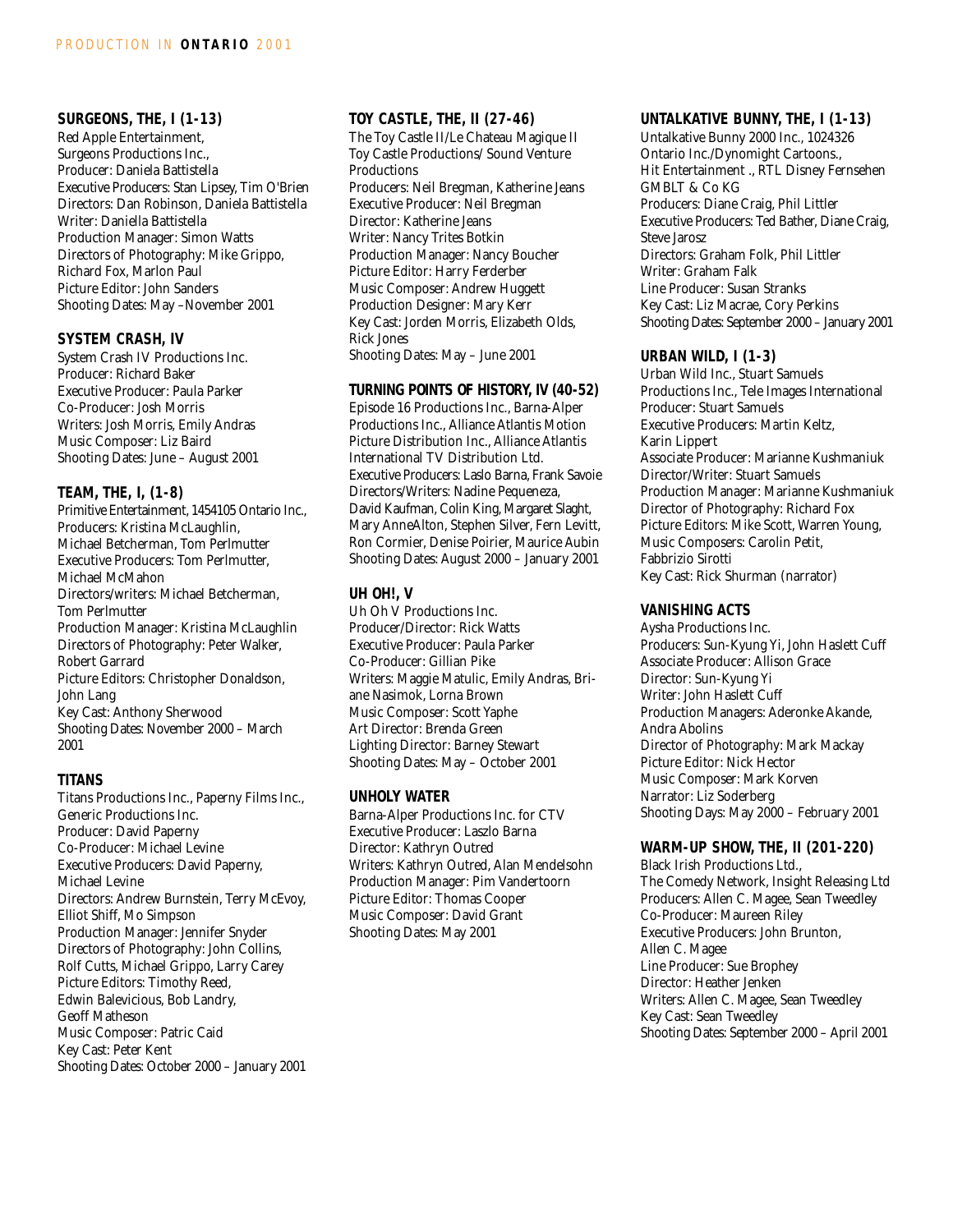## **WEE 3, II**

Good Night Monsters Productions Inc. Producer: Jamie Piekarz Executive Producer: Paula Parker Writers: Jamie Piekarz, Jeff Sweeney, Pay Chen Picture Editor: Michael Schrack Music Composers: Jamie Piekarz, Jeff Sweeney of Lenz Entertainment Art Director: Pamela Mingo Key Cast: Jay Daniels, Mandy Lester, Gerard Lizaire Shooting Dates: August – September 2001

## **WINGFIELD, II (7-20)**

Wingfield Productions Inc., Norflicks Productions Ltd. Producers: Alan Erlich, Michael Ulster Executive Producers: Ridhard Nielsen, Douglas Beattie Director: Alan Erlich Writer: Dan Needles Music Composers: Aaron Davis, John Lang Key Cast: Rod Beattie Shooting Dates: March 2001

## **ZOO DIARIES, II (14-26)**

Atlantic 5 Productions Inc., Microtainment Plus International Inc. Producers: Howard Bernstein, Lon Appleby Executive Producers: Garry Blye, Mark Shekter Directors: Howard Bernstein, Lon Appleby Line Producers: Oleh Rumak, Richard Martyn Key Cast: Vince Corrazza Shooting Dates: May – August 2001

# **ANIMATION SERIES**

## **ANGELA ANACONDA, II (27-52)**

DECODE Entertainment Inc., CORE Digital Pictures Inc Producer: Kim Hyde Co-Producer: John Mariella Executive Producers: Neil Court, Steven DeNure, Beth Stevenson, Sue Rose, Joanna Ferrone Associate Producer: Jennifer Picherack Animation Directors: Kyle Menzies, Vamberto Maduro, Aaron Linton, Doug Masters Music Composer: John Tucker Key Cast: Sue Rose, Richard Binsley, Ali Mukaddam, Bryn McCauley, Ruby Smith Morovitz, Edward Glen Shooting Dates: January – October 2001

#### **HENRY'S WORLD, I (1-13)**

Alliance Atlantis, Loonland UK Ltd. Producers: Alan Gregg, Vicki Hall Executive Producers: Adam Shaheen, Suzanne French, John Bullivant Production Supervisor: Morghan Fortier Creative Producer: Michael McGowan Creator: Michael McGowan Director: Dave Thomas Production Designer: Prashant Miranda Key Cast: Samantha Reynolds, Tracey Moore, Colin Fox, Julie Lemieux, Fiona Feid Shooting Dates: June 2001 – June 2002

## **HOZE HOUNDZ, IV AND V (40-65)**

Amberwood Productions (Hoze Houndz IV) Inc., Amberwood Entertainment Corporation Director: Chris Roy Writers: Peter Sayn-Wittgenstein, Steve Pratt, various Story Board Supervisor: Jeff Amey Story Board Artists: Tom Nesbitt, Lou Solis Character Designer: Helder Mendonca Layout Designer: Armando Navarro Background Designers: Bonnie and Dave Badour Animation Supervisor: Steve Harris Layout Supervisor: Jeremy Levett Production Manager: Cherylyn Brooks Shooting Dates: June – December 2001

## **KATIE & ORBIE, IV AND V**

Amberwood Productions (K&O VI and V) Inc. Producer: Mark Edwards Executive Producer: Sheldon S. Wiseman Director: Lee Williams Writer: Mary MacKay-Smith Production Manager: Maria Belisario Director of Photography: Lee Williams Picture Editor: Kip Hardy Music Composer: Ed Eagan Production Designer: Dallyn Lynde Art Director: Lee Williams Key Cast: Leslie Nielsen Shooting Dates: August 2000 – June 2001

#### **KEVIN SPENCER, III (32-49)**

Kevin Spencer Inc., Ocnus Productions Inc. Producer: Michelle Shipley Executive Producer: Greg Lawrence Director: Dave Bigelow Writers: Greg Lawrence, Rick Kaulbars Story Board Artist: Thomasin Langiands Production Manager: Michelle Shipley Picture Editor: Adrienne Reid Design Supervisor: Liette Bettez Music Composer: Serge Cote Key Cast: Greg Lawrence, Thomasin Langiands, David McCallum Shooting Dates: June 2000 – February 2001

#### **KEVIN SPENCER, IV**

Kevin Spencer Inc., OCNUS Productions Inc., The Comedy Network Producer: Greg Lawrence Director: Dave Gigelow Writers: Greg Lawrence, Rick Kaulbars Production Manager: Tracy Legault Design Supervisor: Liette Bettez Storyboard Artist: Thomasin Langlands Picture Editor: Lisa Runge Music Composer: Serge Cote Key Cast: Greg Lawrence, Thomisin Langlands, David McCallum Shooting Dates: May 2001 – March 2002

## **ROBOROACH, I (1-18)**

RoboRoach Productions I Inc., Portfolio Entertainment Inc., RTV Family Entertainment, TELETOON Producer: Julie Stall Executive Producers: Joy Rosen, Lisa Olfman Production Supervisor: Hasmi Giakoumis Director: Drew Edwards Writers: J.D. Smith, David Finley, Various Production Design/Key Animation: Funbag Studios Picture Editor: Michael Agostini Music Composer: Pure West Key Cast: Scott Thompson, Ted Dykstra Shooting Dates: July 2001 – September 2002